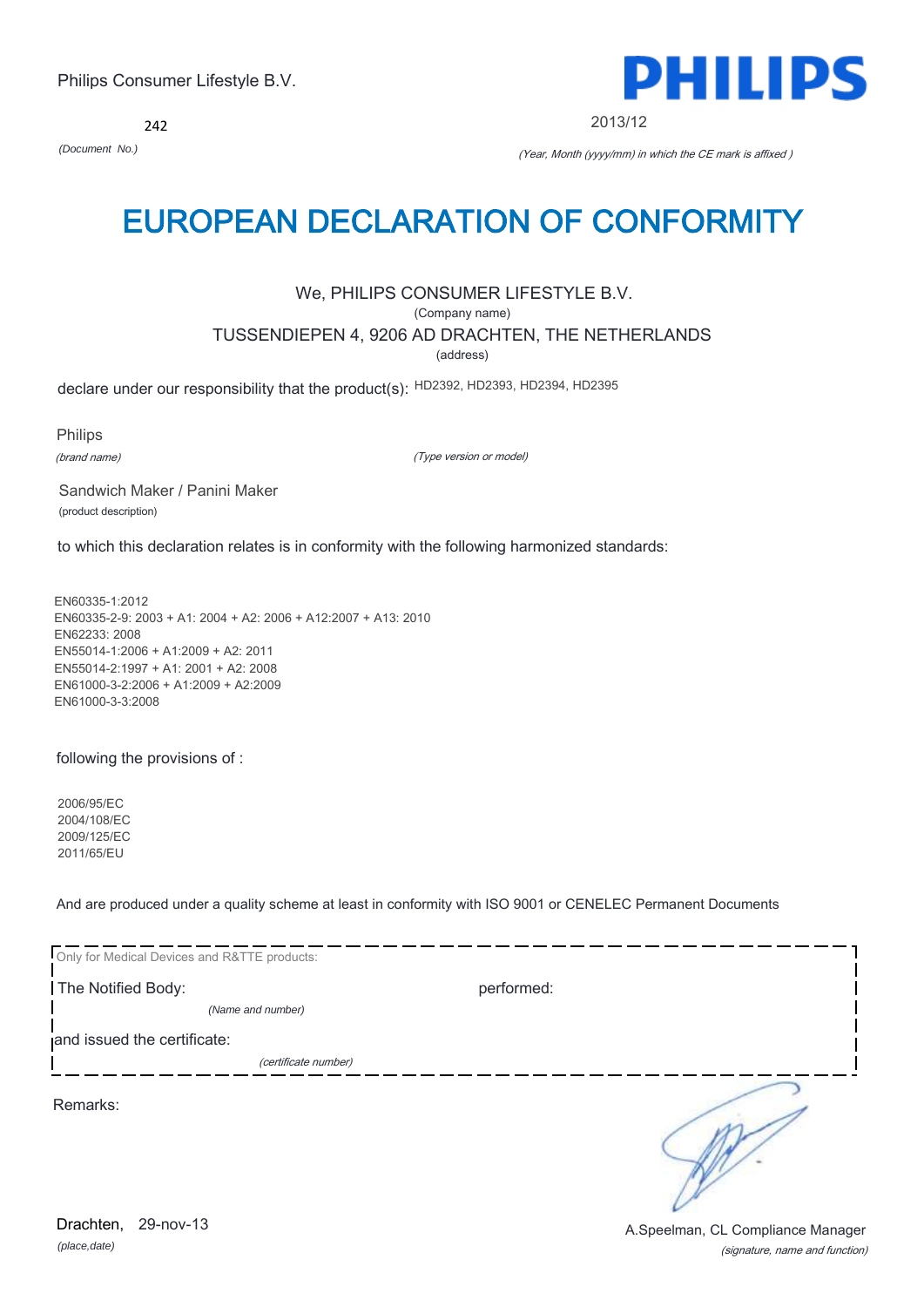242



#### 2013/12

*(Document No. /Bericht Nr. )* (Year, Month (yyyy/mm) in which the CE mark is affixed /Jahr der CE Zeichenerteilung )

## EUROPEAN DECLARATION OF CONFORMITY

(EG - Konformitätserklärung)

### We, PHILIPS CONSUMER LIFESTYLE B.V.

(Company name / Name)

TUSSENDIEPEN 4, 9206 AD DRACHTEN, THE NETHERLANDS

(address / Anschrift)

declare under our responsibility that the product(s) HD2392, HD2393, HD2394, HD2395

erklären als Verantwortliche, daß folgende(s) elektrische(n) Produkt(e)

Philips

(brand name, Markenname)

(Type version or model, Typenbezeichnung oder Modell )

Sandwich Maker / Panini Maker (product description, Produktbezeichnung)

to which this declaration relates is in conformity with the following harmonized standards: (auf die sich diese Konformitätserklärung bezieht, allen nachstehenden hamonisierten Normen entspricht.)

EN60335-1:2012 EN60335-2-9: 2003 + A1: 2004 + A2: 2006 + A12:2007 + A13: 2010 EN62233: 2008 EN55014-1:2006 + A1:2009 + A2: 2011 EN55014-2:1997 + A1: 2001 + A2: 2008 EN61000-3-2:2006 + A1:2009 + A2:2009 EN61000-3-3:2008

## following the provisions of :

(Entsprechend den Bestimmungen der)

2006/95/EC 2004/108/EC 2009/125/EC 2011/65/EU

And are produced under a quality scheme at least in conformity with ISO 9001 or CENELEC Permanent Documents (und die gemäß eines Qualitätsystems produziert werden, dass mindestens der ISO 9001 oder CENELEC Permanent Documents entspricht)

| Only for Medical Devices and R&TTE products: |                                         |                            |                                                             |
|----------------------------------------------|-----------------------------------------|----------------------------|-------------------------------------------------------------|
| The Notified Body:<br>(benannte Stelle)      | (Name and number/ Name und Kennnummer)  | performed:<br>(ausgeführt) | (description of intervention / Beschreibung des Verfahrens) |
| and issued the certificate:                  |                                         |                            |                                                             |
| (und stellen das Zertifikat)                 | (certificate number / Zertifikatnummer) |                            |                                                             |
| Remarks:                                     |                                         |                            |                                                             |

*(place,date / Ort, Datum )* Drachten, 29-nov-13

(signature, name and function / Unterschrift, Name und Funktion des Unterzeichners ) A.Speelman, CL Compliance Manager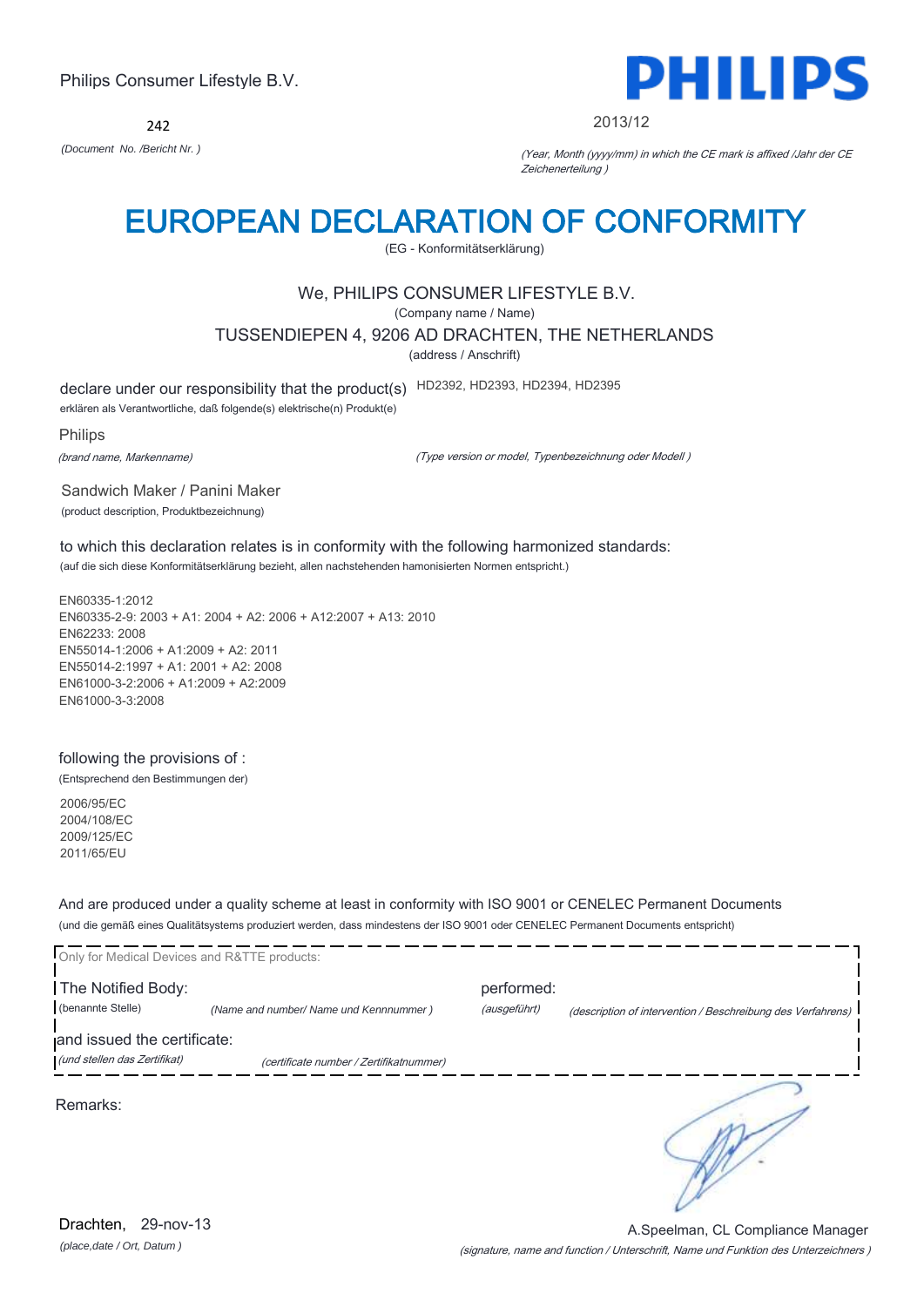242



2013/12

*(Document No. / Numéro du document)* (Year, Month (yyyy/mm) in which the CE mark is affixed / Année/mois (aaaa/mm) au cours de laquelle le marquage CE a été apposé)

## EUROPEAN DECLARATION OF CONFORMITY

(DECLARATION DE CONFORMITE CE)

### We, PHILIPS CONSUMER LIFESTYLE B.V.

(Company name / Nom de l'entreprise)

TUSSENDIEPEN 4, 9206 AD DRACHTEN, THE NETHERLANDS

(address / adresse)

declare under our responsibility that the product(s) HD2392, HD2393, HD2394, HD2395

(déclarons sous notre propre responsabilité que le(s) produit(s))

Philips

(brand name, nom de la marque)

(Type version or model, référence ou modèle)

Sandwich Maker / Panini Maker (product description, description du produit)

to which this declaration relates is in conformity with the following harmonized standards: (auquel cette déclaration se rapporte, est conforme aux normes harmonisées suivantes)

EN60335-1:2012 EN60335-2-9: 2003 + A1: 2004 + A2: 2006 + A12:2007 + A13: 2010 EN62233: 2008 EN55014-1:2006 + A1:2009 + A2: 2011 EN55014-2:1997 + A1: 2001 + A2: 2008 EN61000-3-2:2006 + A1:2009 + A2:2009 EN61000-3-3:2008

### following the provisions of :

(conformément aux exigences essentielles et autres dispositions pertinentes de:)

2006/95/EC 2004/108/EC 2009/125/EC 2011/65/EU

And are produced under a quality scheme at least in conformity with ISO 9001 or CENELEC Permanent Documents (Et sont fabriqués conformément à une qualité au moins conforme à la norme ISO 9001 ou aux Documents Permanents CENELEC)

| Only for Medical Devices and R&TTE products:                |                                             |                            |                                                              |
|-------------------------------------------------------------|---------------------------------------------|----------------------------|--------------------------------------------------------------|
| The Notified Body:<br>(L'Organisme Notifié)                 | (Name and number/ nom et numéro)            | performed:<br>(a effectué) | (description of intervention / description de 'intervention) |
| and issued the certificate:<br>(et a délivré le certificat) | (certificate number / numéro du certificat) |                            |                                                              |
| Remarks:                                                    |                                             |                            |                                                              |
|                                                             |                                             |                            |                                                              |

*(place,date / lieu, date)* Drachten. 29-nov-13

(signature, name and function / signature, nom et fonction) A.Speelman, CL Compliance Manager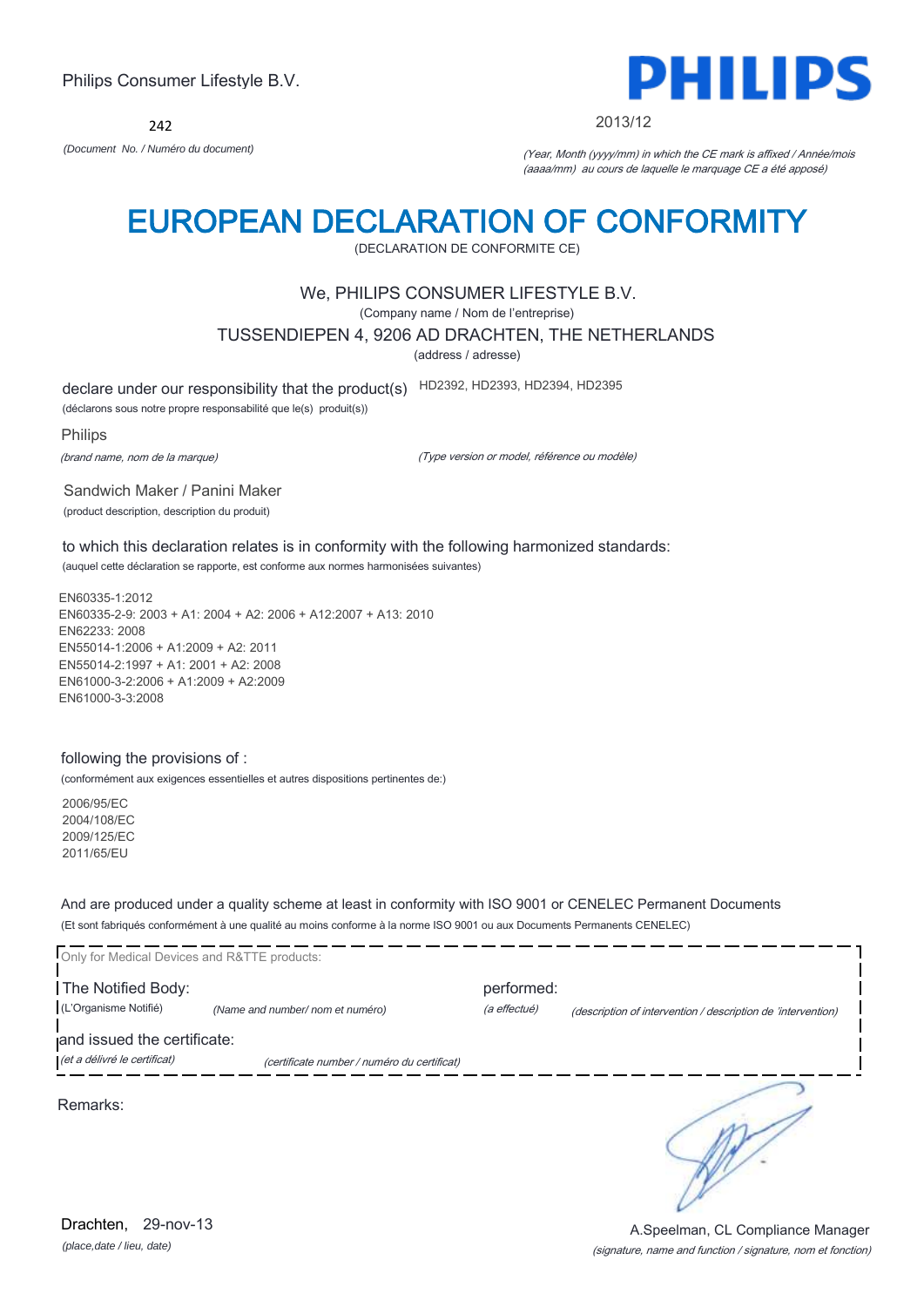242



#### 2013/12

*(Document No. / Documentnummer)* (Year, Month (yyyy/mm) in which the CE mark is affixed / Jaar, maand waarin de CE markering is uitgegeven)

## EUROPEAN DECLARATION OF CONFORMITY

(Europeese Conformiteitsverklaring)

### We, PHILIPS CONSUMER LIFESTYLE B.V.

(Company name / Bedrijfsnaam)

TUSSENDIEPEN 4, 9206 AD DRACHTEN, THE NETHERLANDS

(address / adres)

declare under our responsibility that the product(s) HD2392, HD2393, HD2394, HD2395

(verklaren dat onder onze verantwoordelijkheid de product(en))

Philips

(brand name, merknaam)

(Type version or model, typenummer of model)

Sandwich Maker / Panini Maker (product description, productbeschrijving)

to which this declaration relates is in conformity with the following harmonized standards: (waar deze verklaring betrekking op heeft voldoen aan de volgende geharmoniseerde standaarden)

EN60335-1:2012 EN60335-2-9: 2003 + A1: 2004 + A2: 2006 + A12:2007 + A13: 2010 EN62233: 2008 EN55014-1:2006 + A1:2009 + A2: 2011 EN55014-2:1997 + A1: 2001 + A2: 2008 EN61000-3-2:2006 + A1:2009 + A2:2009 EN61000-3-3:2008

### following the provisions of :

(volgens de voorwaarden van:)

2006/95/EC 2004/108/EC 2009/125/EC 2011/65/EU

And are produced under a quality scheme at least in conformity with ISO 9001 or CENELEC Permanent Documents (En worden geproduceerd volgens een kwaliteitsprogramma wat minimaal overeenkomt met ISO9001 of de CENELEC permanente documenten)

| Only for Medical Devices and R&TTE products:                         |                                                   |                                                                            |
|----------------------------------------------------------------------|---------------------------------------------------|----------------------------------------------------------------------------|
| The Notified Body:                                                   |                                                   | performed:                                                                 |
| (Notified Body)                                                      | (Name and number/ Naam en nummer)                 | (heeft uitgevoerd) (description of intervention / uitgevoerd testprotocol) |
| and issued the certificate:<br>(en heeft een certificaat uitgegeven) | (certificate number / nummer van het certificaat) |                                                                            |
| Remarks:                                                             |                                                   |                                                                            |

*(place,date / plaats, datum)* Drachten. 29-nov-13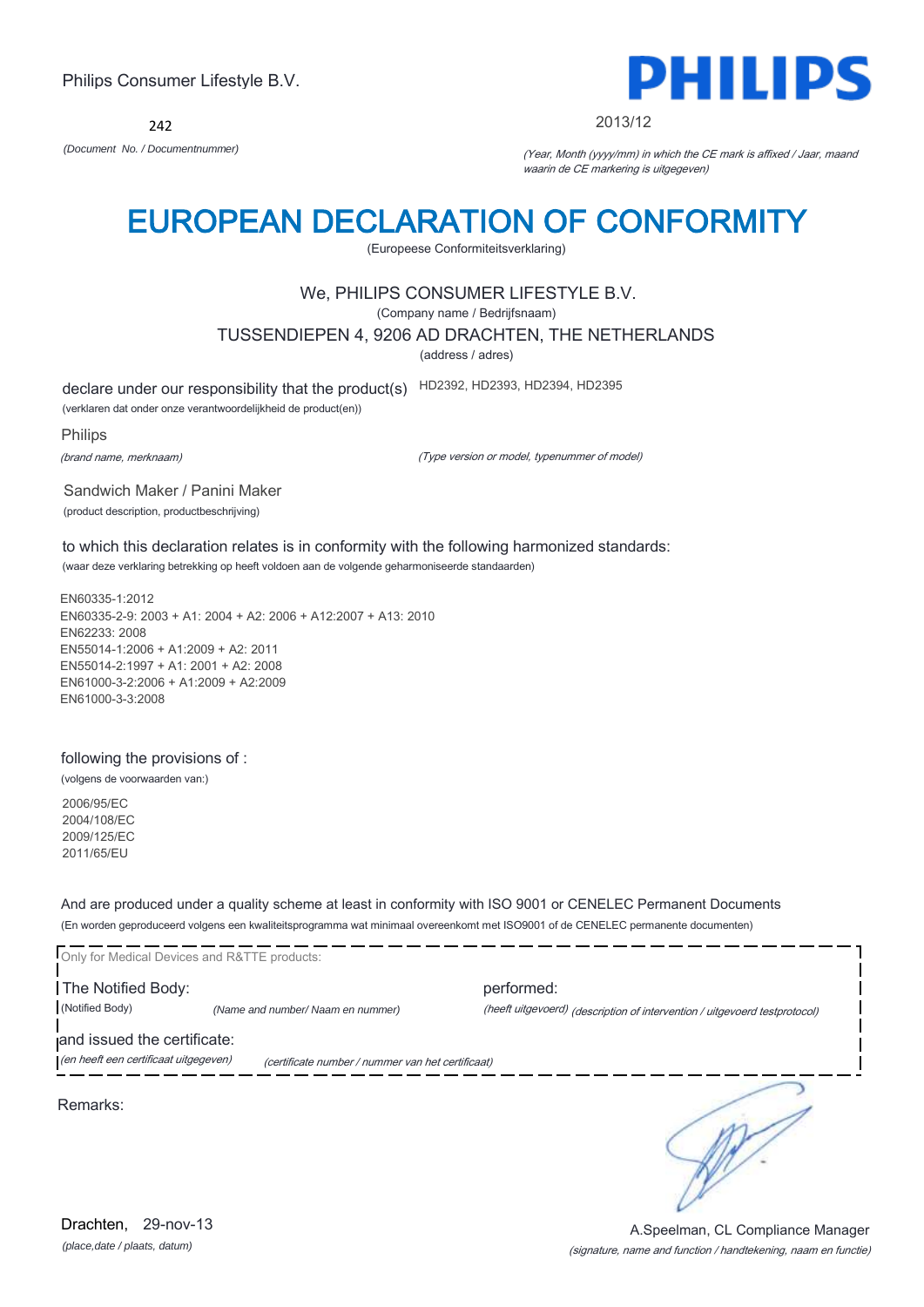242



#### 2013/12

*(Document No. / Číslo zprávy)* (Year, Month (yyyy/mm) in which the CE mark is affixed / Rok udělění známky CE)

## EUROPEAN DECLARATION OF CONFORMITY

(Prohlášení o shodě v EU)

## We, PHILIPS CONSUMER LIFESTYLE B.V.

(Company name / Jméno)

TUSSENDIEPEN 4, 9206 AD DRACHTEN, THE NETHERLANDS

(address / adresa)

declare under our responsibility that the product(s) HD2392, HD2393, HD2394, HD2395

(Prohlašujeme na svou odpovědnost, že elektrický výrobek)

Philips

(brand name, značka)

(Type version or model, Typ verze nebo model)

Sandwich Maker / Panini Maker (product description, popis výrobku)

to which this declaration relates is in conformity with the following harmonized standards: (na nějž se toto prohlášení vztahuje, je ve shodě s následujícími harmonizovanými normami:)

EN60335-1:2012 EN60335-2-9: 2003 + A1: 2004 + A2: 2006 + A12:2007 + A13: 2010 EN62233: 2008 EN55014-1:2006 + A1:2009 + A2: 2011 EN55014-2:1997 + A1: 2001 + A2: 2008 EN61000-3-2:2006 + A1:2009 + A2:2009 EN61000-3-3:2008

### following the provisions of :

(Následovaných ustanoveními Směrnic:)

2006/95/EC 2004/108/EC 2009/125/EC 2011/65/EU

And are produced under a quality scheme at least in conformity with ISO 9001 or CENELEC Permanent Documents (A jsou vyráběny v systému řízení kvality minimálně ve shodě s ISO 9001 nebo)

| Only for Medical Devices and R&TTE products:         |                                          |                         |                                               |
|------------------------------------------------------|------------------------------------------|-------------------------|-----------------------------------------------|
| The Notified Body:<br>(Kompetentní orgán)            | (Name and number/ Název a číslo)         | performed:<br>(provedl) | (description of intervention / popis operace) |
| and issued the certificate:<br>(a vydal certifikát,) | (certificate number / číslo certifikátu) |                         |                                               |
| Remarks:                                             |                                          |                         |                                               |
|                                                      |                                          |                         |                                               |

*(place,date / místo, datum)* Drachten, 29-nov-13

#### (signature, name and function / podpis, jméno a funkce) A.Speelman, CL Compliance Manager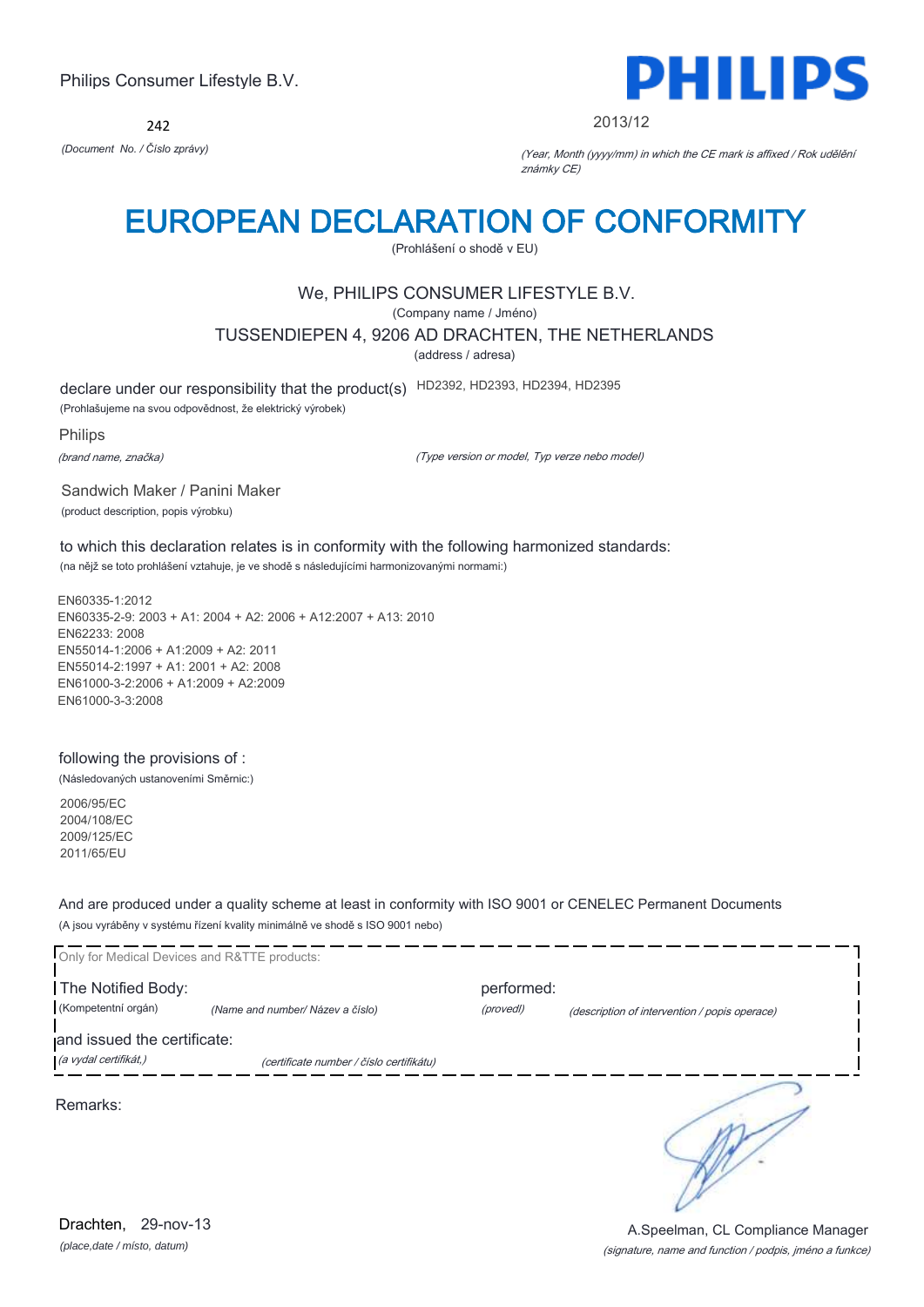242



#### 2013/12

*(Document No. / Rapportnummer)* (Year, Month (yyyy/mm) in which the CE mark is affixed / Årstal for påhæftning af CE-mærkningen)

## EUROPEAN DECLARATION OF CONFORMITY

(EU KONFORMITETSERKLÆRING)

### We, PHILIPS CONSUMER LIFESTYLE B.V.

(Company name / Virksomhedens navn)

TUSSENDIEPEN 4, 9206 AD DRACHTEN, THE NETHERLANDS

(address / adresse)

declare under our responsibility that the product(s) HD2392, HD2393, HD2394, HD2395

(Erklærer i henhold til vores ansvar, at de(t) elektriske produkt(er))

Philips

(brand name, navn på varemærke)

(Type version or model, type eller model)

Sandwich Maker / Panini Maker (product description, produktbeskrivelse)

to which this declaration relates is in conformity with the following harmonized standards: (til hvilke(t) denne erklæring relaterer sig, er i konformitet med følgende harmoniserede standarder)

EN60335-1:2012 EN60335-2-9: 2003 + A1: 2004 + A2: 2006 + A12:2007 + A13: 2010 EN62233: 2008 EN55014-1:2006 + A1:2009 + A2: 2011 EN55014-2:1997 + A1: 2001 + A2: 2008 EN61000-3-2:2006 + A1:2009 + A2:2009 EN61000-3-3:2008

### following the provisions of :

(Opfylder de ufravigelige krav og øvrige forskrifter i)

2006/95/EC 2004/108/EC 2009/125/EC 2011/65/EU

And are produced under a quality scheme at least in conformity with ISO 9001 or CENELEC Permanent Documents (Og er produceret i en kvalitet, der, som minimum, opfylder kravene i ISO 9001-standarden eller CENELEC's permanente dokumenter)

|                                  | performed: |                                                                              |
|----------------------------------|------------|------------------------------------------------------------------------------|
| (Name and number/Navn og nummer) |            | (har gennemført) (description of intervention / beskrivelse af intervention) |
| and issued the certificate:      |            |                                                                              |
|                                  |            |                                                                              |
|                                  |            | (certificate number / erklæringsnummer)                                      |

Remarks: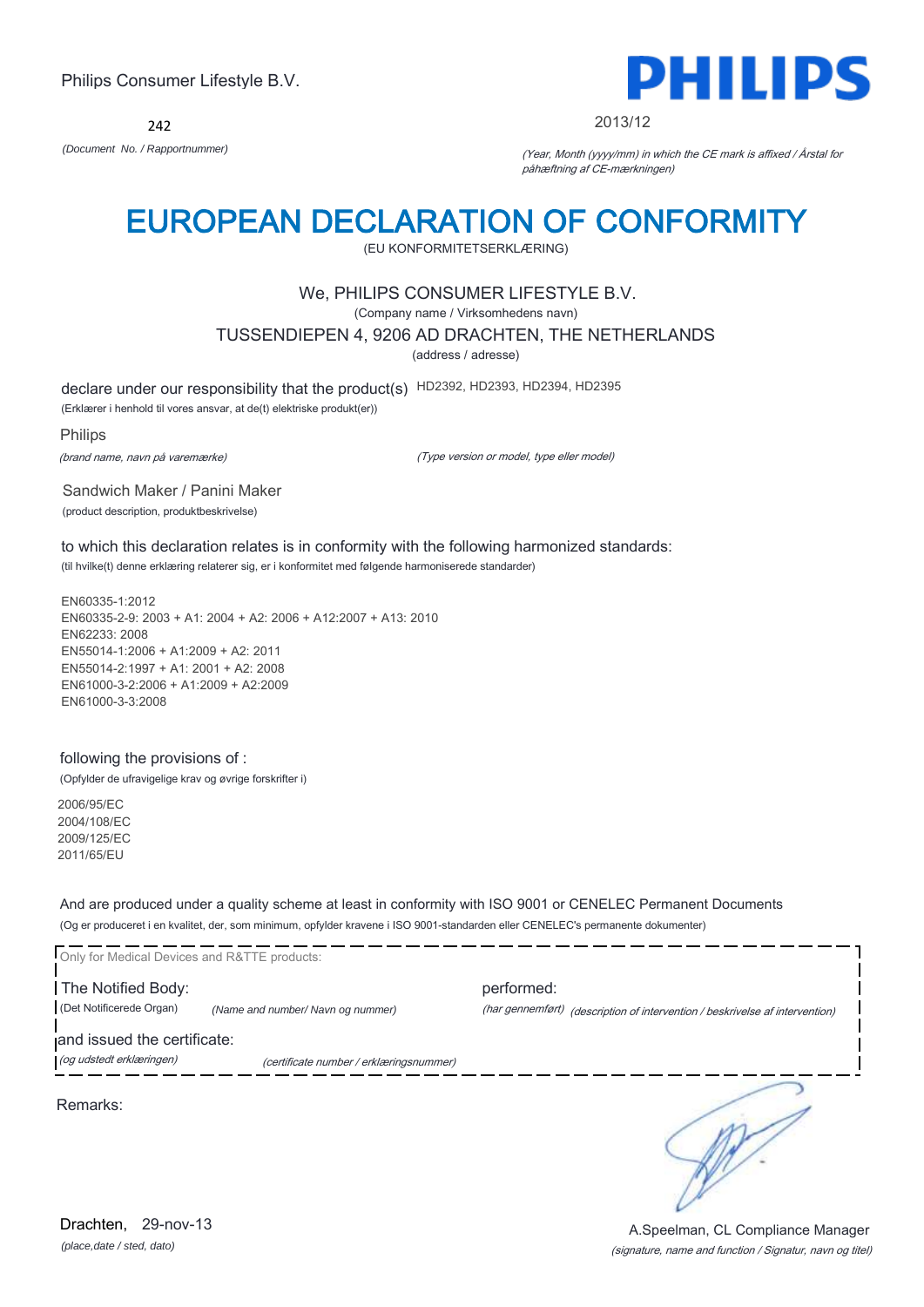242



#### 2013/12

*(Document No. / Documento nº.)* (Year, Month (yyyy/mm) in which the CE mark is affixed / Año en el que se incluye el marcado CE))

## EUROPEAN DECLARATION OF CONFORMITY

(EU DECLARACIÓN CE DE CONFORMIDAD)

### We, PHILIPS CONSUMER LIFESTYLE B.V.

(Company name / Nombre compaña )

TUSSENDIEPEN 4, 9206 AD DRACHTEN, THE NETHERLANDS

(address / dirección )

declare under our responsibility that the product(s): HD2392, HD2393, HD2394, HD2395

(Declaramos bajo nuestra propia responsabilidad que el (los) producto(s):

Philips

(brand name, nombre de la marca)

(Type version or model, Referencia o modelo)

Sandwich Maker / Panini Maker (product description, descripción del producto )

to which this declaration relates is in conformity with the following harmonized standards: (Al que hace referencia esta declaración cumple con las siguientes normas armonizadas)

EN60335-1:2012 EN60335-2-9: 2003 + A1: 2004 + A2: 2006 + A12:2007 + A13: 2010 EN62233: 2008 EN55014-1:2006 + A1:2009 + A2: 2011 EN55014-2:1997 + A1: 2001 + A2: 2008 EN61000-3-2:2006 + A1:2009 + A2:2009 EN61000-3-3:2008

### following the provisions of :

(Siguiendo las disposiciones relativas a:)

2006/95/EC 2004/108/EC 2009/125/EC 2011/65/EU

And are produced under a quality scheme at least in conformity with ISO 9001 or CENELEC Permanent Documents (Y se fabrican conforme a una calidad al menos conforme a la norma ISO 9001 o a los Documentos Permanentes CENELEC)

| Only for Medical Devices and R&TTE products: |                                              |              |                                                                |
|----------------------------------------------|----------------------------------------------|--------------|----------------------------------------------------------------|
| The Notified Body:                           |                                              | performed:   |                                                                |
| (El organismo notificado)                    | (Name and number/ Nombre y número)           | (realizador) | (description of intervention / descripción de la intervención) |
| and issued the certificate:                  |                                              |              |                                                                |
| (Y expidió el certificado)                   | (certificate number / número de certificado) |              |                                                                |
| Remarks:                                     |                                              |              |                                                                |

*(place,date / lugar, fecha)* Drachten, 29-nov-13

(signature, name and function / firma, nombre y cargo ) A.Speelman, CL Compliance Manager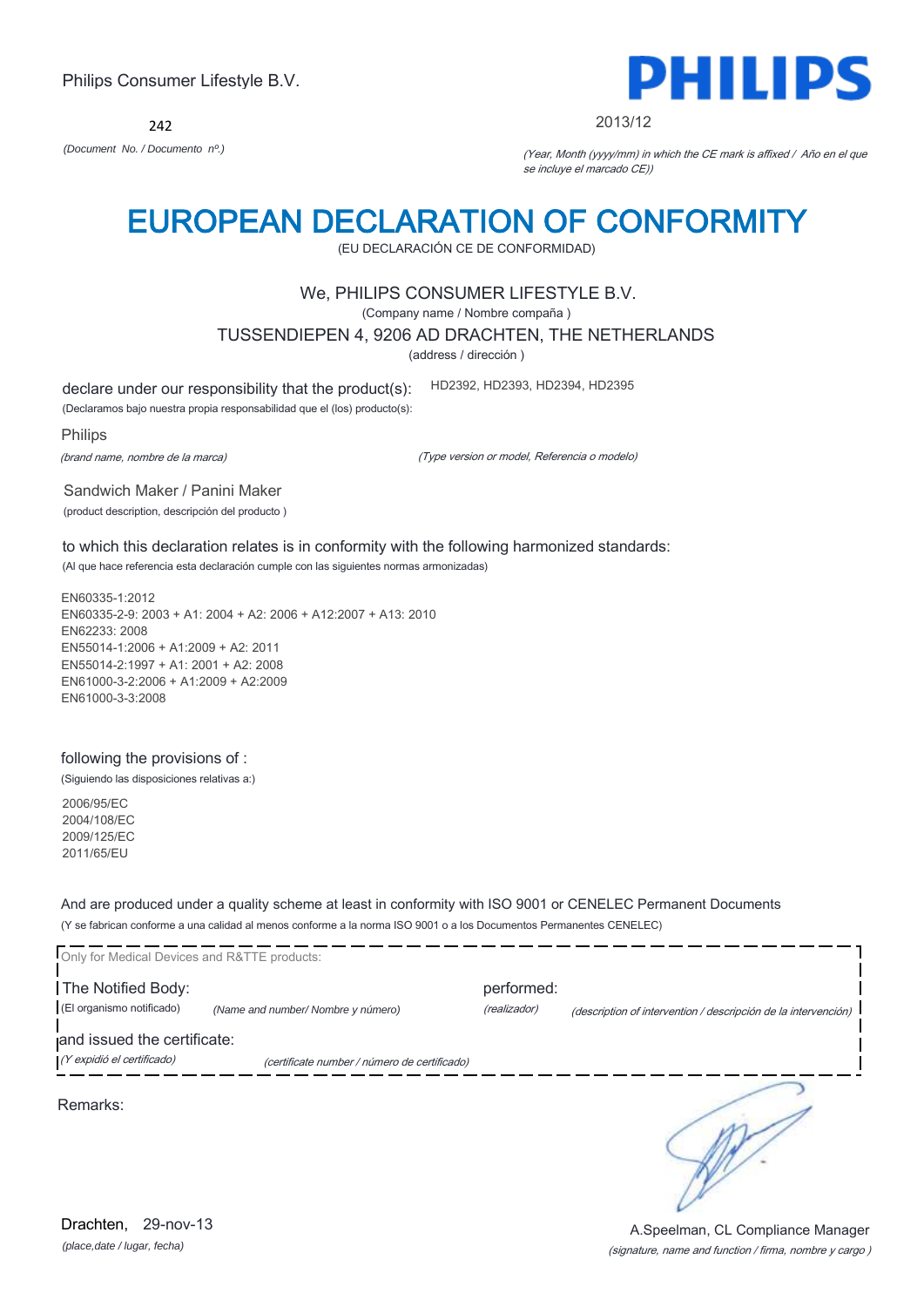242



2013/12

*(Document No. / Raportti nr.)* (Year, Month (yyyy/mm) in which the CE mark is affixed / CE merkinnän myöntämisvuosi)

## EUROPEAN DECLARATION OF CONFORMITY

(Vaatimustenmukaisuusvakuutus)

## We, PHILIPS CONSUMER LIFESTYLE B.V.

(Company name / Nimi)

TUSSENDIEPEN 4, 9206 AD DRACHTEN, THE NETHERLANDS

(address / Osoite)

declare under our responsibility that the product(s) HD2392, HD2393, HD2394, HD2395

(Ilmoitus seuraavista vastuullamme olevista sähkötuotteista:)

Philips

(brand name, Brändinimi)

(Type version or model, Tyypi, versio tai malli)

Sandwich Maker / Panini Maker (product description, Tuotekuvaus)

to which this declaration relates is in conformity with the following harmonized standards: (Tämä vakuutus on yhdenmukainen seuraavien harmonisointistandardien kanssa)

EN60335-1:2012 EN60335-2-9: 2003 + A1: 2004 + A2: 2006 + A12:2007 + A13: 2010 EN62233: 2008 EN55014-1:2006 + A1:2009 + A2: 2011 EN55014-2:1997 + A1: 2001 + A2: 2008 EN61000-3-2:2006 + A1:2009 + A2:2009 EN61000-3-3:2008

following the provisions of :

(Seuraavien määräysten mukaisesti)

2006/95/EC 2004/108/EC 2009/125/EC 2011/65/EU

And are produced under a quality scheme at least in conformity with ISO 9001 or CENELEC Permanent Documents (Ja on tuotettu seuraavien laatujärjestelmien mukaisesti : ISO 9001 ja CENELEC asiakirjat)

| Only for Medical Devices and R&TTE products:        |                                             |                             |                                                     |
|-----------------------------------------------------|---------------------------------------------|-----------------------------|-----------------------------------------------------|
| The Notified Body:<br>(Ilmoitettu laitos)           | (Name and number/ Nimi ja numero)           | performed:<br>(suoritetaan) | (description of intervention / toimenpiteen kuvaus) |
| and issued the certificate:<br>(Todistuksen antaja) | (certificate number / Sertifikaatin numero) |                             |                                                     |
| Remarks:                                            |                                             |                             |                                                     |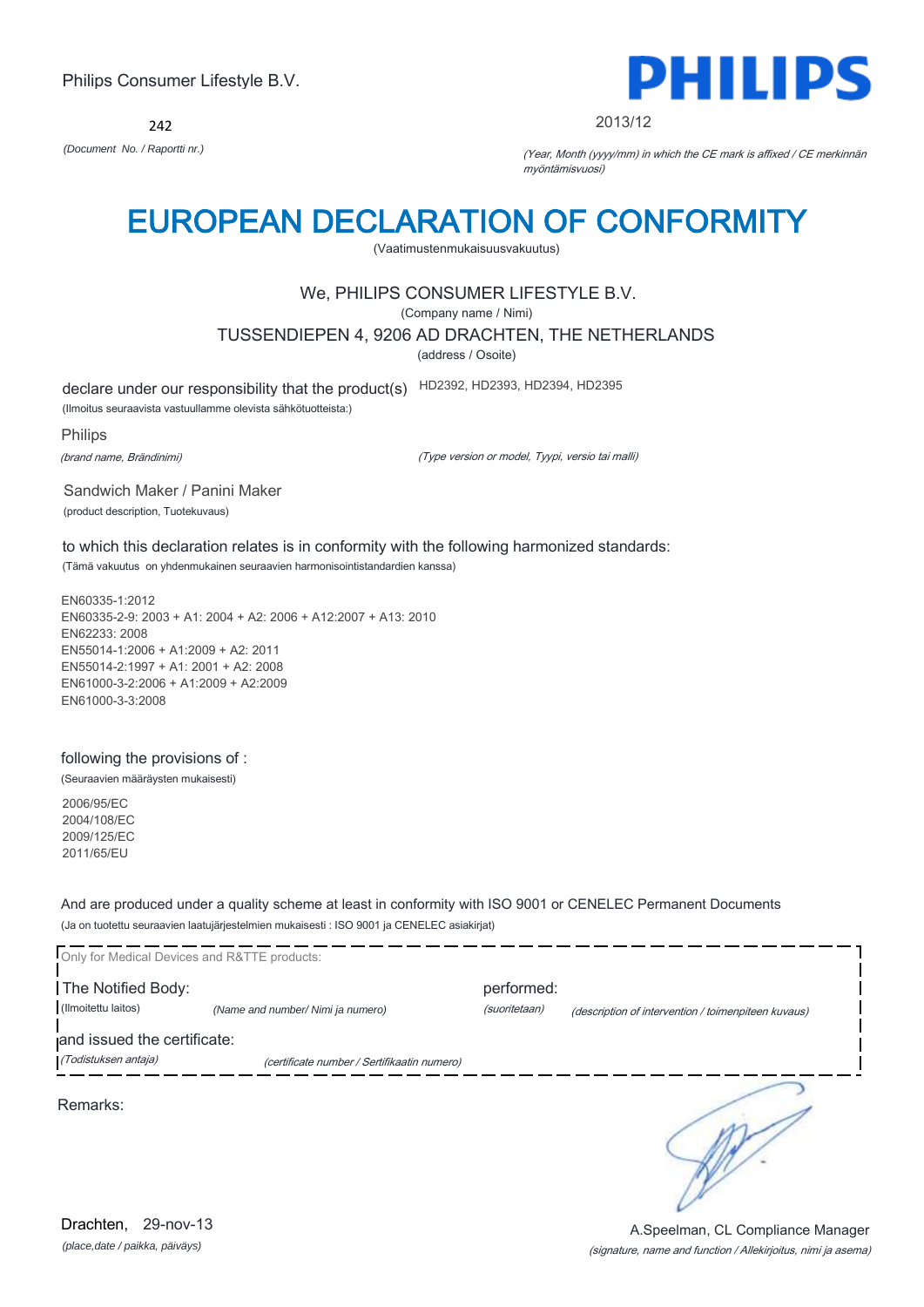242



2013/12

*(Document No. / Jelentés száma)* (Year, Month (yyyy/mm) in which the CE mark is affixed / A CE jelzés feltüntetésének éve)

## EUROPEAN DECLARATION OF CONFORMITY

(EC MEGFELELŐSÉGI NYILATKOZAT)

### We, PHILIPS CONSUMER LIFESTYLE B.V.

(Company name / Név)

TUSSENDIEPEN 4, 9206 AD DRACHTEN, THE NETHERLANDS

(address / cím)

declare under our responsibility that the product(s)

(Felelőssége tudatában nyilatkozik, hogy az alábbi elektronikai termék(ek))

Philips

(brand name, márkanév)

(Type version or model, Típusváltozat vagy modell)

HD2392, HD2393, HD2394, HD2395

Sandwich Maker / Panini Maker (product description, termék megnevezése)

to which this declaration relates is in conformity with the following harmonized standards: (Az ezen nyilatkozatban foglaltak szerint megfelel(nek) a következő harmonizált szabványoknak)

EN60335-1:2012 EN60335-2-9: 2003 + A1: 2004 + A2: 2006 + A12:2007 + A13: 2010 EN62233: 2008 EN55014-1:2006 + A1:2009 + A2: 2011 EN55014-2:1997 + A1: 2001 + A2: 2008 EN61000-3-2:2006 + A1:2009 + A2:2009 EN61000-3-3:2008

following the provisions of :

(Követve a következő ajánlásokat)

2006/95/EC 2004/108/EC 2009/125/EC 2011/65/EU

And are produced under a quality scheme at least in conformity with ISO 9001 or CENELEC Permanent Documents (legalább az ISO 9001-nek megfelelően vagy)



*(place,date / hely, dátum)* Drachten. 29-nov-13

(signature, name and function / aláírás, név és beosztás) A.Speelman, CL Compliance Manager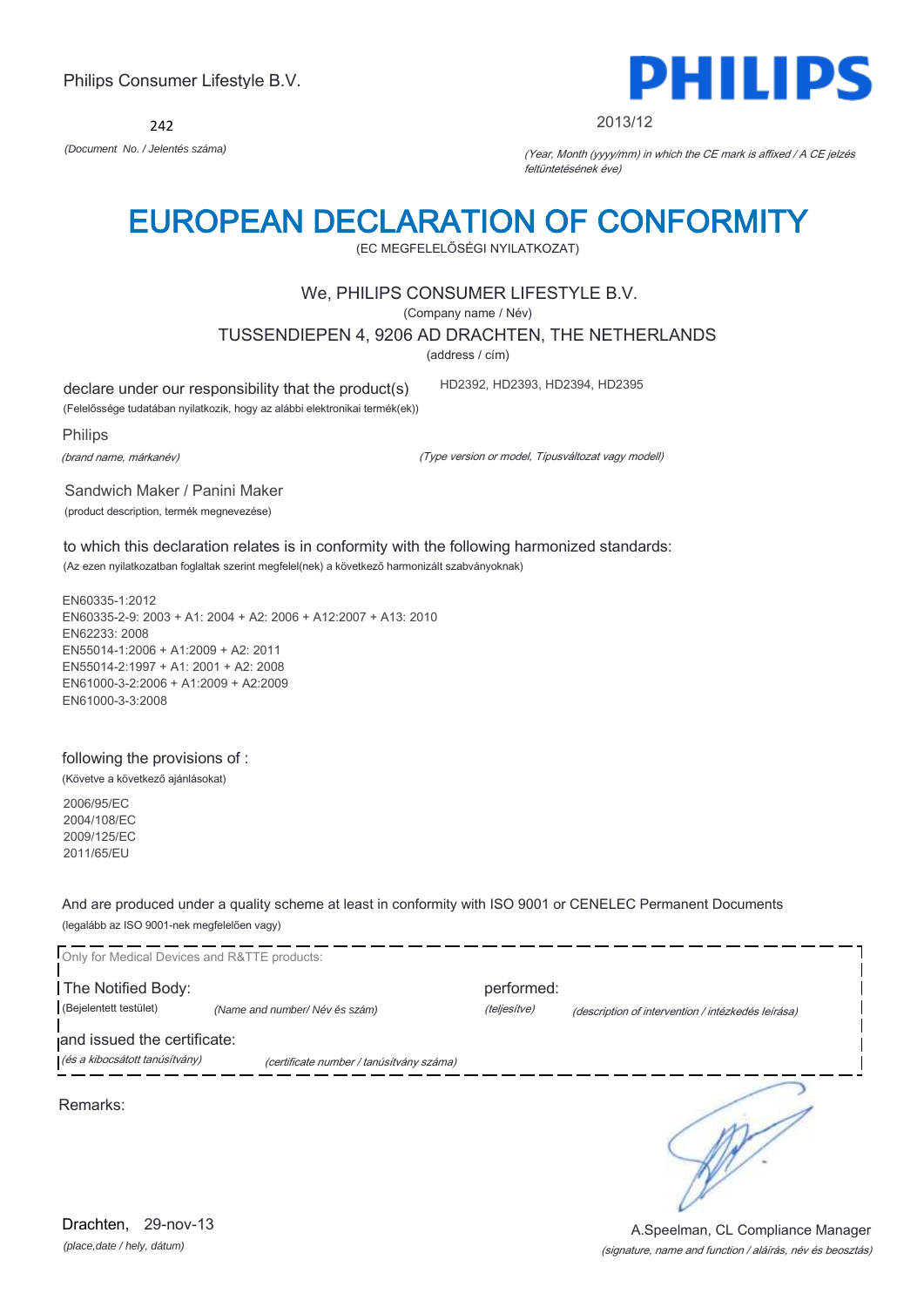242



#### 2013/12

*(Document No. / Report Numero )* (Year, Month (yyyy/mm) in which the CE mark is affixed / Anno di apposizione della marcatura CE)

## EUROPEAN DECLARATION OF CONFORMITY

(DICHIARAZIONE DI CONFORMITA' CE )

### We, PHILIPS CONSUMER LIFESTYLE B.V.

(Company name / denominazione sociale)

TUSSENDIEPEN 4, 9206 AD DRACHTEN, THE NETHERLANDS

(address / sede)

declare under our responsibility that the product(s): HD2392, HD2393, HD2394, HD2395

(dichiara sotto la propria responsabilità che il /i Prodotto /i elettrico/i)

Philips

(brand name, marchio)

(Type version or model, modello o versione )

Sandwich Maker / Panini Maker (product description, descrizione del prodotto)

to which this declaration relates is in conformity with the following harmonized standards: (al quale la presente dichiarazione si riferisce è conforme alle seguenti norme tecniche armonizzate)

EN60335-1:2012 EN60335-2-9: 2003 + A1: 2004 + A2: 2006 + A12:2007 + A13: 2010 EN62233: 2008 EN55014-1:2006 + A1:2009 + A2: 2011 EN55014-2:1997 + A1: 2001 + A2: 2008 EN61000-3-2:2006 + A1:2009 + A2:2009 EN61000-3-3:2008

#### following the provisions of :

(secondo le disposizioni della )

2006/95/EC 2004/108/EC 2009/125/EC 2011/65/EU

And are produced under a quality scheme at least in conformity with ISO 9001 or CENELEC Permanent Documents (e i processi produttivi seguono un sistema qualità conforme almeno alla norma ISO 9001 o ai documenti permanenti CENELEC)

| Only for Medical Devices and R&TTE products:              |                                               |                             |                                                             |
|-----------------------------------------------------------|-----------------------------------------------|-----------------------------|-------------------------------------------------------------|
| The Notified Body:<br>(L'ente certificatore notificato)   | (Name and number/ denominazione e numero)     | performed:<br>(ha eseguito) | (description of intervention / descrizione dell'intervento) |
| and issued the certificate:<br>(ed emesso il certificato) | (certificate number / numero del certificato) |                             |                                                             |
| Remarks:                                                  |                                               |                             |                                                             |

*(place,date / luogo e data)* Drachten, 29-nov-13

#### (signature, name and function / firma , nome e funzione) A.Speelman, CL Compliance Manager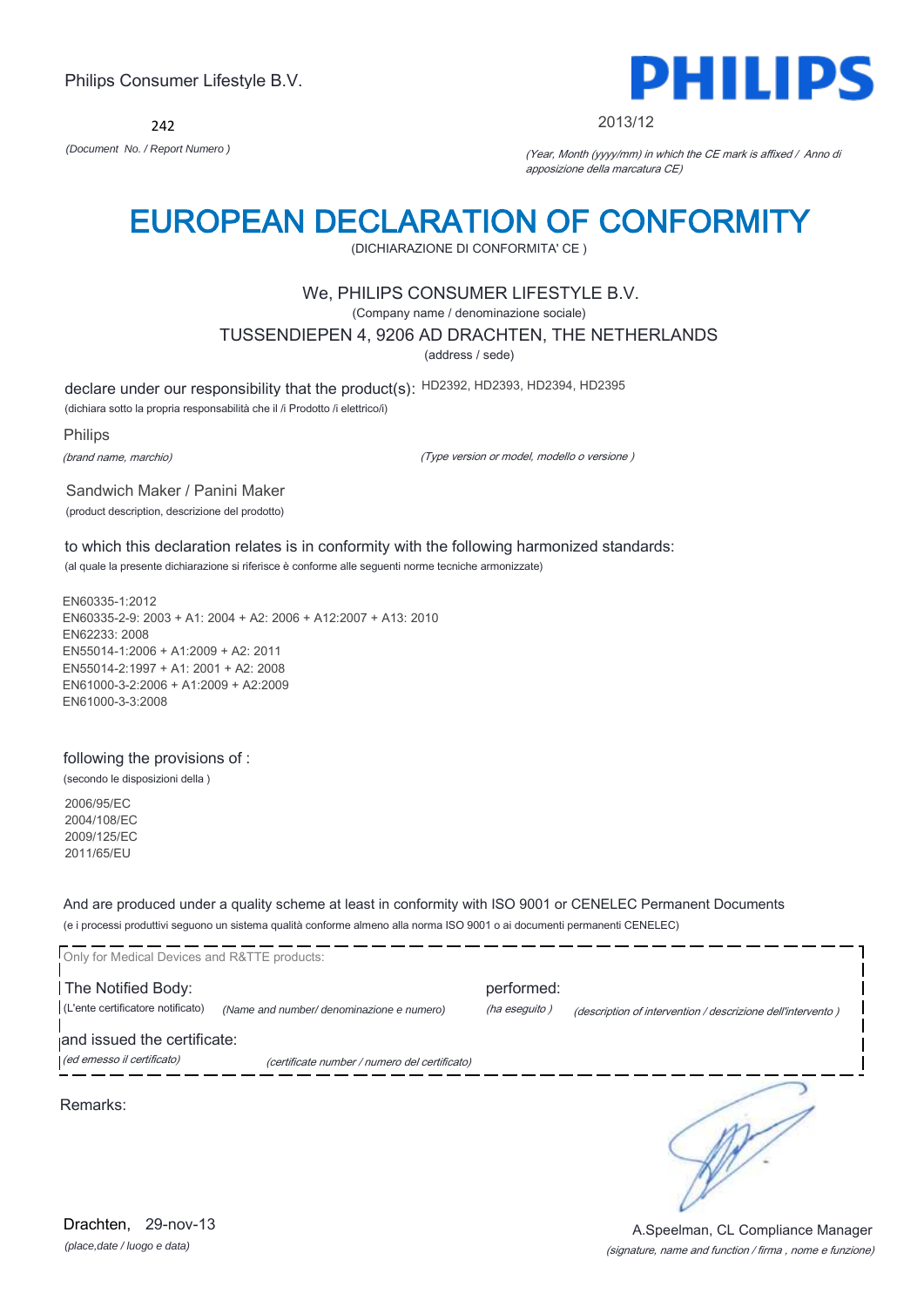242

# PHILIPS

2013/12

*(Document No. / Pranešimo Nr.)* (Year, Month (yyyy/mm) in which the CE mark is affixed / Metai, kada CE patvirtino)

## EUROPEAN DECLARATION OF CONFORMITY

(EC ATITIKTIES DEKLARACIJA)

## We, PHILIPS CONSUMER LIFESTYLE B.V.

(Company name / Pavadinimas)

TUSSENDIEPEN 4, 9206 AD DRACHTEN, THE NETHERLANDS

(address / adresas)

declare under our responsibility that the product(s) HD2392, HD2393, HD2394, HD2395

(Deklaruojame, kad elektronikos gaminys (-iai):)

Philips

(brand name, firmos ženklo pavadinimas )

(Type version or model, Tipas arba modelis)

Sandwich Maker / Panini Maker (product description, gaminio aprašymas)

to which this declaration relates is in conformity with the following harmonized standards:

(Pagal šią deklaraciją atitinka toliau nurodytus standartus:)

EN60335-1:2012 EN60335-2-9: 2003 + A1: 2004 + A2: 2006 + A12:2007 + A13: 2010 EN62233: 2008 EN55014-1:2006 + A1:2009 + A2: 2011 EN55014-2:1997 + A1: 2001 + A2: 2008 EN61000-3-2:2006 + A1:2009 + A2:2009 EN61000-3-3:2008

### following the provisions of :

(Atitinka tokias nuostatas:)

2006/95/EC 2004/108/EC 2009/125/EC 2011/65/EU

And are produced under a quality scheme at least in conformity with ISO 9001 or CENELEC Permanent Documents (Pagaminta atitinkant visus kokybės reikalavimus pagal ISO 9001 ar CENELEC nuolatinius dokumentus)

| Only for Medical Devices and R&TTE products: |                                            |            |                                                         |
|----------------------------------------------|--------------------------------------------|------------|---------------------------------------------------------|
| The Notified Body:                           |                                            | performed: |                                                         |
| (Informuota istaiga)                         | (Name and number/ Pavadinimas ir numeris)  | (atlikta)  | (description of intervention / intervencijos aprašymas) |
| and issued the certificate:                  |                                            |            |                                                         |
| (Sertifikatas išleistas)                     | (certificate number / sertifikato numeris) |            |                                                         |
| Remarks:                                     |                                            |            |                                                         |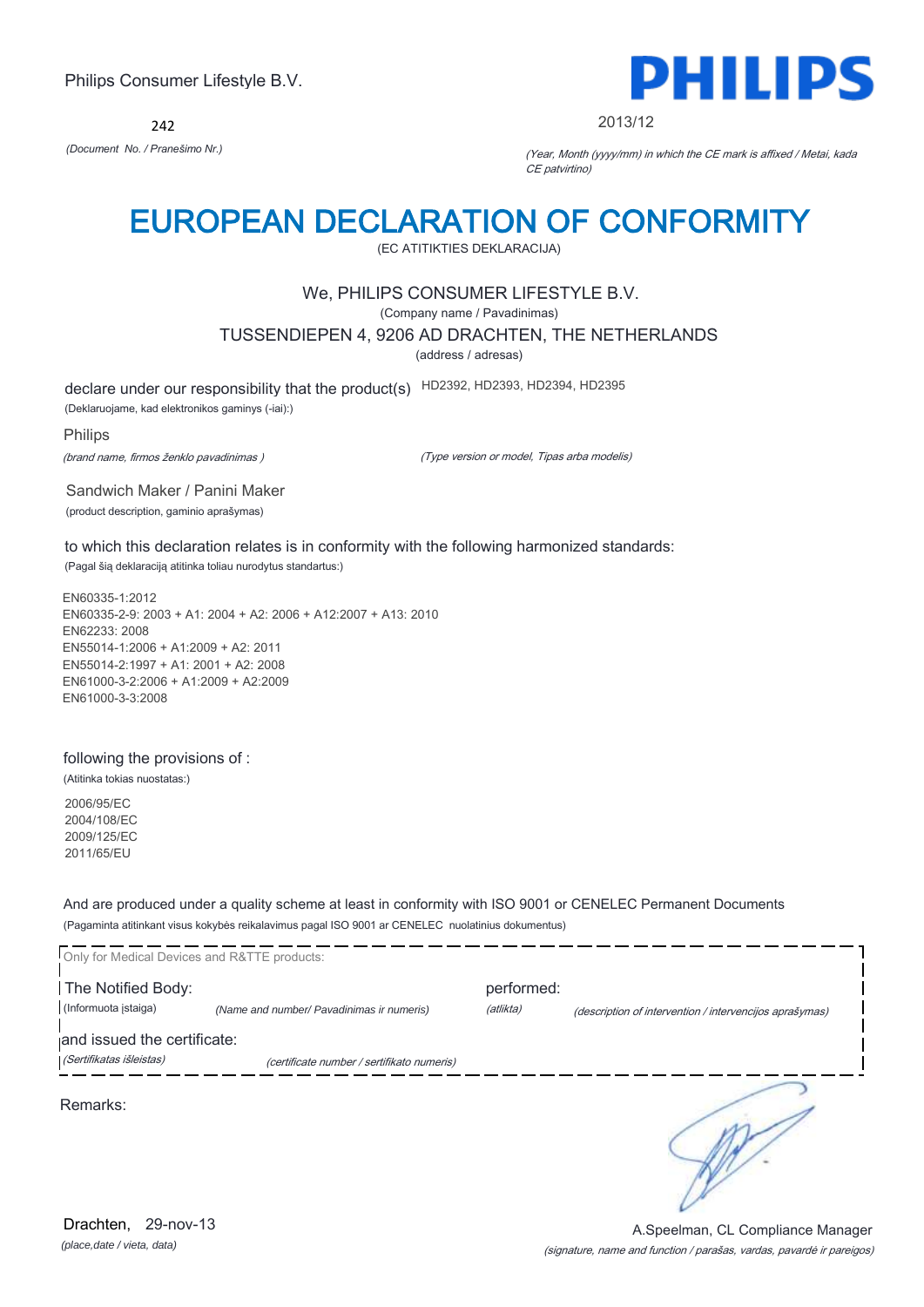242



#### 2013/12

*(Document No. / Ziņojums Nr)* (Year, Month (yyyy/mm) in which the CE mark is affixed / Gads kurā CE zīme ieviesta)

## EUROPEAN DECLARATION OF CONFORMITY

(EC deklarācija atbilstība)

## We, PHILIPS CONSUMER LIFESTYLE B.V.

(Company name / vārds)

TUSSENDIEPEN 4, 9206 AD DRACHTEN, THE NETHERLANDS

(address / adrese)

declare under our responsibility that the product(s) HD2392, HD2393, HD2394, HD2395

(deklarēt zem vai atbildība ka, elektronisks produkts)

Philips

(brand name, fabrikas marka vārds)

(Type version or model, Tips, versija vai modelis)

Sandwich Maker / Panini Maker (product description, produkta apraksts)

to which this declaration relates is in conformity with the following harmonized standards: (Kam ši deklarācija atbilst ir apliecināt ar sekojošiem saskaņotiem standartiem)

EN60335-1:2012 EN60335-2-9: 2003 + A1: 2004 + A2: 2006 + A12:2007 + A13: 2010 EN62233: 2008 EN55014-1:2006 + A1:2009 + A2: 2011 EN55014-2:1997 + A1: 2001 + A2: 2008 EN61000-3-2:2006 + A1:2009 + A2:2009 EN61000-3-3:2008

#### following the provisions of :

(Sekojot noteikumiem)

2006/95/EC 2004/108/EC 2009/125/EC 2011/65/EU

And are produced under a quality scheme at least in conformity with ISO 9001 or CENELEC Permanent Documents (Tiek ražots zem kvalitātes sistēma kas ir apstiprināta ar ISO 9001 vai CENELEC pastāvošiem dokumentiem )

| Only for Medical Devices and R&TTE products:            |                                           |                          |                                                        |
|---------------------------------------------------------|-------------------------------------------|--------------------------|--------------------------------------------------------|
| The Notified Body:<br>(Reģistrēta galvenā daļa)         | (Name and number/ vārds un numurs)        | performed:<br>(paveikts) | (description of intervention / intervencijas apraksts) |
| and issued the certificate:<br>(Un izveido sertifikātu) | (certificate number / sertifikāta numurs) |                          |                                                        |
| Remarks:                                                |                                           |                          |                                                        |
|                                                         |                                           |                          |                                                        |
|                                                         |                                           |                          |                                                        |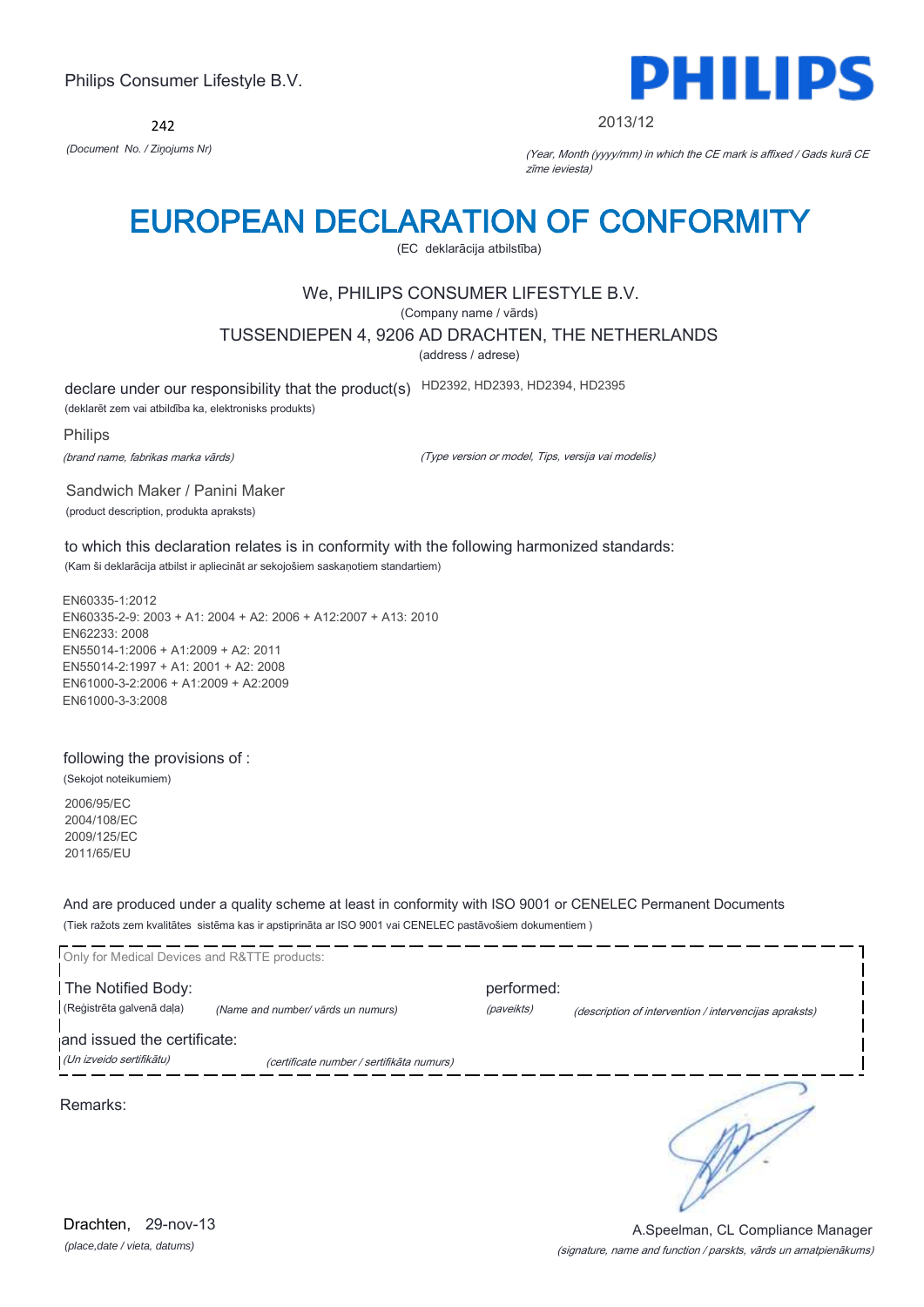242



#### 2013/12

*(Document No. / Numer raportu)* (Year, Month (yyyy/mm) in which the CE mark is affixed / Rok, w którym oznakowanie CE zostało umieszczone na wyrobie)

## EUROPEAN DECLARATION OF CONFORMITY

(DEKLARACJA ZGODNOŚCI CE)

### We, PHILIPS CONSUMER LIFESTYLE B.V.

(Company name / Nazwa)

TUSSENDIEPEN 4, 9206 AD DRACHTEN, THE NETHERLANDS

(address / adres)

declare under our responsibility that the product(s)

(Deklarujemy na naszą odpowiedzialność, że urządzeni(e/a) elektryczne)

Philips

(brand name, marka)

(Type version or model, Typ lub model)

HD2392, HD2393, HD2394, HD2395

Sandwich Maker / Panini Maker (product description, nazwa /opis produktu)

to which this declaration relates is in conformity with the following harmonized standards: (Do którego odnosi się niniejsza deklaracja jest zgodny z następującymi normami zharmonizowanymi)

EN60335-1:2012 EN60335-2-9: 2003 + A1: 2004 + A2: 2006 + A12:2007 + A13: 2010 EN62233: 2008 EN55014-1:2006 + A1:2009 + A2: 2011 EN55014-2:1997 + A1: 2001 + A2: 2008 EN61000-3-2:2006 + A1:2009 + A2:2009 EN61000-3-3:2008

#### following the provisions of :

(Zgodnie z dyrektywami)

2006/95/EC 2004/108/EC 2009/125/EC 2011/65/EU

And are produced under a quality scheme at least in conformity with ISO 9001 or CENELEC Permanent Documents (oraz został wyprodukowany zgodnie ze standardami jakościowymi takimi jak ISO9001 lub CENELEC Permanent Documents)

| Only for Medical Devices and R&TTE products: |                                          |            |                                                |
|----------------------------------------------|------------------------------------------|------------|------------------------------------------------|
| The Notified Body:                           |                                          | performed: |                                                |
| (Jednostka certyfikująca)                    | (Name and number/ Nazwa i numer)         | (wykonała) | (description of intervention / rodzaj badania) |
| and issued the certificate:                  |                                          |            |                                                |
| (i wydała certyfikat)                        | (certificate number / numer certyfikatu) |            |                                                |
| Remarks:                                     |                                          |            |                                                |

(signature, name and function / podpis, imię i nazwisko oraz funkcja) A.Speelman, CL Compliance Manager

*(place,date / miasto, data)* Drachten, 29-nov-13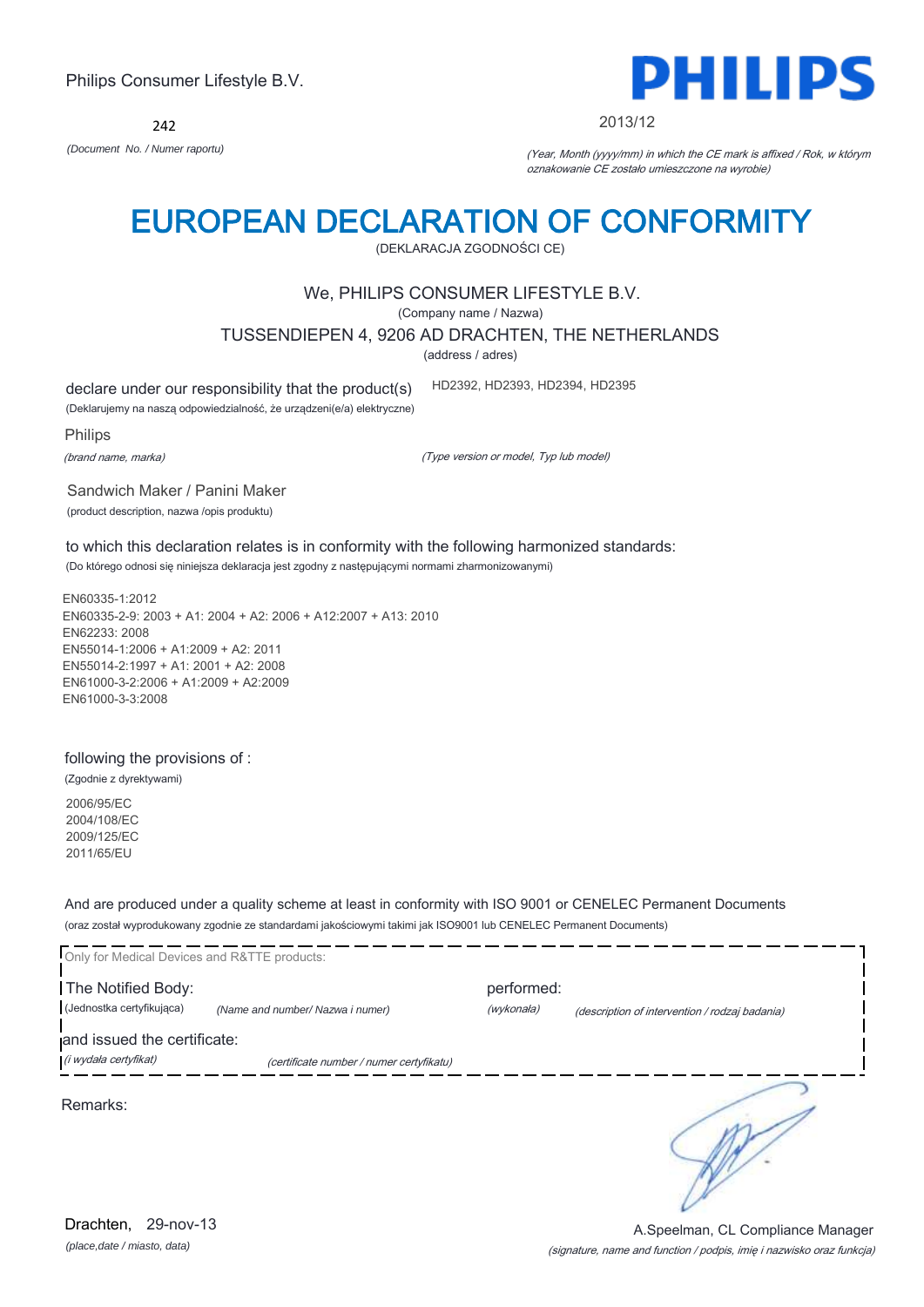242



#### 2013/12

*(Document No. / Relatório No.)* (Year, Month (yyyy/mm) in which the CE mark is affixed / Ano em que a marca CE é afixada)

## EUROPEAN DECLARATION OF CONFORMITY

(DECLARAÇÃODE CONFORMIDADE CE)

### We, PHILIPS CONSUMER LIFESTYLE B.V.

(Company name / Nome)

TUSSENDIEPEN 4, 9206 AD DRACHTEN, THE NETHERLANDS

(address)

declare under our responsibility that the product(s) HD2392, HD2393, HD2394, HD2395

(Declara sob a sua responsabilidade que o(s) producto(s) eléctricos )

Philips

(brand name, nome da marca)

(Type version or model, Indicar versão ou modelo)

Sandwich Maker / Panini Maker (product description, Descrição do produto)

to which this declaration relates is in conformity with the following harmonized standards: (Aqueles a quem esta declaração se derige, está em conformidade com as seguintes normas harmonizadas)

EN60335-1:2012 EN60335-2-9: 2003 + A1: 2004 + A2: 2006 + A12:2007 + A13: 2010 EN62233: 2008 EN55014-1:2006 + A1:2009 + A2: 2011 EN55014-2:1997 + A1: 2001 + A2: 2008 EN61000-3-2:2006 + A1:2009 + A2:2009 EN61000-3-3:2008

### following the provisions of :

(Na sequência do disposto em:)

2006/95/EC 2004/108/EC 2009/125/EC 2011/65/EU

And are produced under a quality scheme at least in conformity with ISO 9001 or CENELEC Permanent Documents (E são produzidos sob um regime de qualidade, pelo menos, em conformidade com a norma ISO 9001 ou Documentos Permanentes CENELEC)

| Only for Medical Devices and R&TTE products: |                                           |             |                                                          |
|----------------------------------------------|-------------------------------------------|-------------|----------------------------------------------------------|
| The Notified Body:                           |                                           | performed:  |                                                          |
| (O organismo notificado)                     | (Name and number/Nome e número)           | (realizada) | (description of intervention / descrição da intervenção) |
| and issued the certificate:                  |                                           |             |                                                          |
| (E emitido o certificado)                    | (certificate number / certificado número) |             |                                                          |
| Remarks:                                     |                                           |             |                                                          |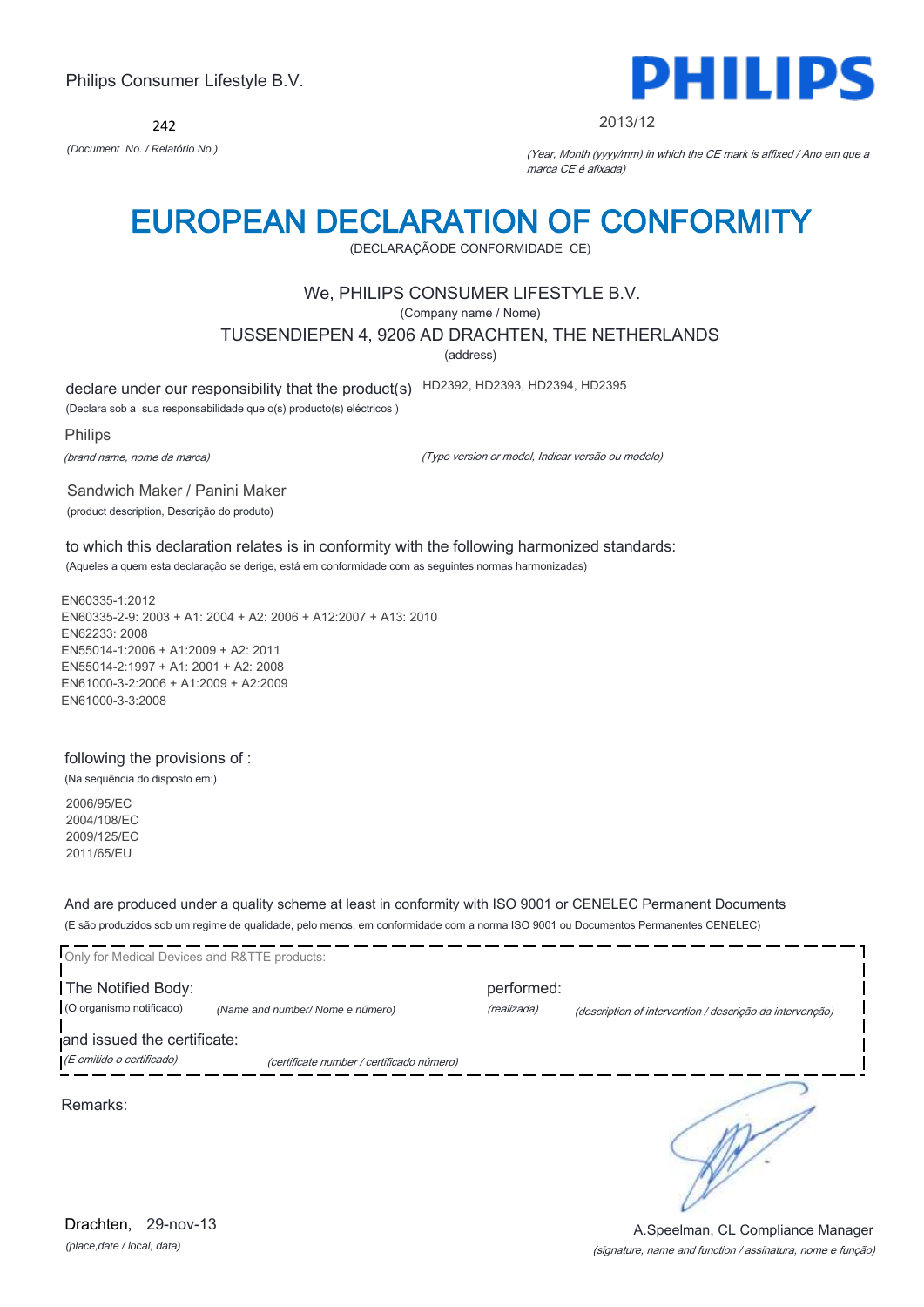242



A.Speelman, CL Compliance Manager

#### 2013/12

*(Document No. / Nr. raport)* (Year, Month (yyyy/mm) in which the CE mark is affixed / Anul în care este aplicat marcajul CE)

## EUROPEAN DECLARATION OF CONFORMITY

(DECLARAŢIE DE CONFORMITATE CE)

### We, PHILIPS CONSUMER LIFESTYLE B.V.

(Company name / Nume)

TUSSENDIEPEN 4, 9206 AD DRACHTEN, THE NETHERLANDS

(address / adresă)

declare under our responsibility that the product(s) HD2392, HD2393, HD2394, HD2395

(Declarăm pe proprie răspundere că produsul (produsele) electric(e))

Philips

(brand name, marca)

(Type version or model, Tip sau model)

Sandwich Maker / Panini Maker (product description, descriere produs)

to which this declaration relates is in conformity with the following harmonized standards: (La care se referă această declaraţie, este in conformitate cu următoarele standarde armonizate)

EN60335-1:2012 EN60335-2-9: 2003 + A1: 2004 + A2: 2006 + A12:2007 + A13: 2010 EN62233: 2008 EN55014-1:2006 + A1:2009 + A2: 2011 EN55014-2:1997 + A1: 2001 + A2: 2008 EN61000-3-2:2006 + A1:2009 + A2:2009 EN61000-3-3:2008

### following the provisions of :

(În conformitate cu dispoziţiile directivelor)

2006/95/EC 2004/108/EC 2009/125/EC 2011/65/EU

And are produced under a quality scheme at least in conformity with ISO 9001 or CENELEC Permanent Documents (Şi sunt fabricate după o schemă de calitate conformă cel puţin cu standardul ISO 9001 sau Documentele Permanente CENELEC)

| Only for Medical Devices and R&TTE products: |                                               |              |                                                         |
|----------------------------------------------|-----------------------------------------------|--------------|---------------------------------------------------------|
| The Notified Body:                           |                                               | performed:   |                                                         |
| (Organismul notificat)                       | (Name and number/ Nume si număr)              | (a efectuat) | (description of intervention / descrierea interventiei) |
| and issued the certificate:                  |                                               |              |                                                         |
| (Și a emis certificatul)                     | (certificate number / Numărul certificatului) |              |                                                         |
| Remarks:                                     |                                               |              |                                                         |

(signature, name and function / semnătura, nume şi funcţie)

*(place,date / locul, data)* Drachten, 29-nov-13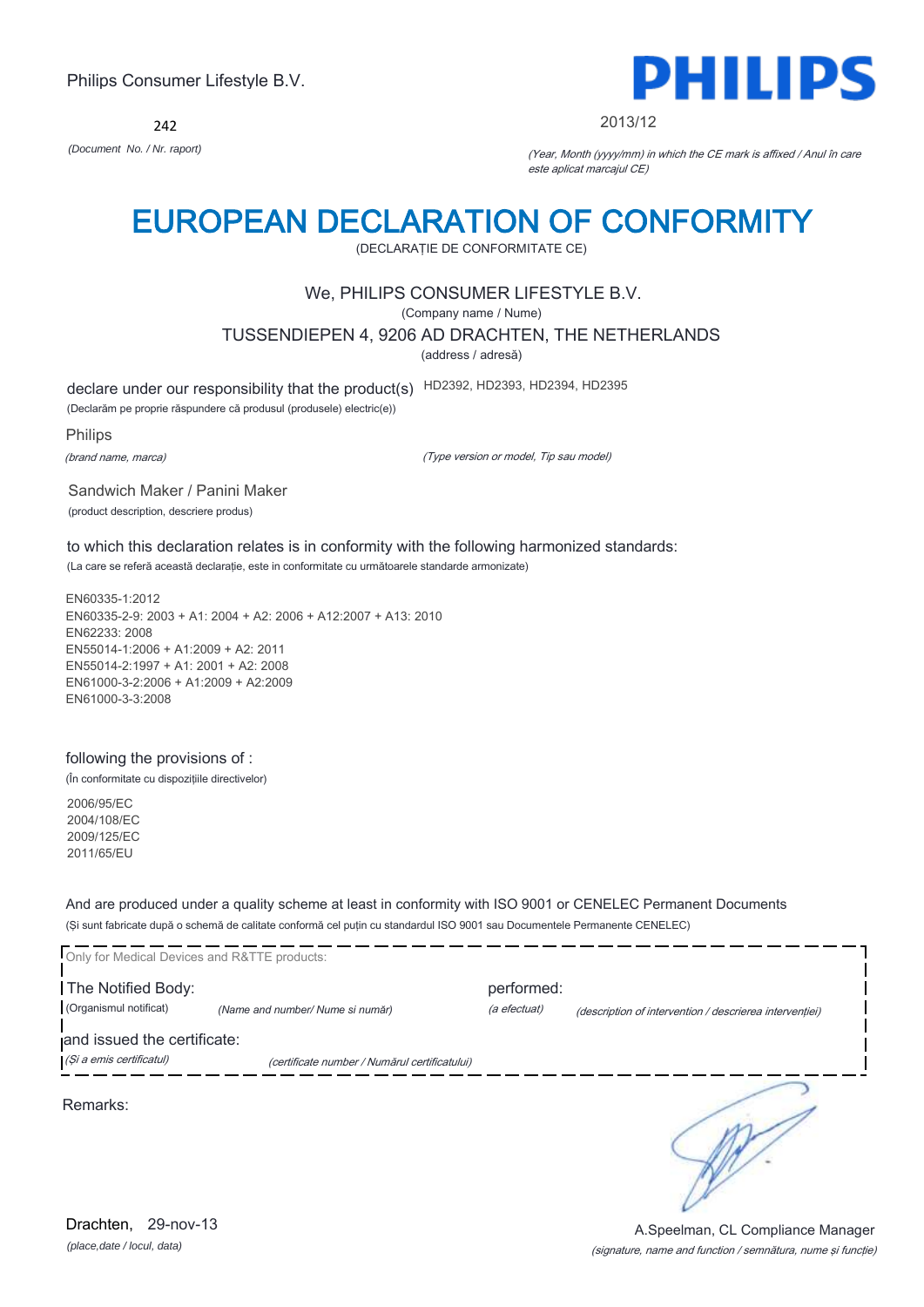242



#### 2013/12

*(Document No. / Номер протокола)* (Year, Month (yyyy/mm) in which the CE mark is affixed / Год начала маркировки знаком CE)

## EUROPEAN DECLARATION OF CONFORMITY

(CE Декларация о соответствии)

### We, PHILIPS CONSUMER LIFESTYLE B.V.

(Company name / Юридическое имя)

TUSSENDIEPEN 4, 9206 AD DRACHTEN, THE NETHERLANDS

(address / адрес)

declare under our responsibility that the product(s):

(Декларируем под нашу ответственность, что электрическая продукция)

Philips

(brand name, торговая марка)

(Type version or model, тип, модель)

HD2392, HD2393, HD2394, HD2395

Sandwich Maker / Panini Maker (product description, описание продукции)

to which this declaration relates is in conformity with the following harmonized standards: (указанная в данной декларации, соответствует требованиям следующих стандартов:)

EN60335-1:2012 EN60335-2-9: 2003 + A1: 2004 + A2: 2006 + A12:2007 + A13: 2010 EN62233: 2008 EN55014-1:2006 + A1:2009 + A2: 2011 EN55014-2:1997 + A1: 2001 + A2: 2008 EN61000-3-2:2006 + A1:2009 + A2:2009 EN61000-3-3:2008

#### following the provisions of :

(В соответствие с положениями:)

2006/95/EC 2004/108/EC 2009/125/EC 2011/65/EU

And are produced under a quality scheme at least in conformity with ISO 9001 or CENELEC Permanent Documents (по крайней мере, в соответствии с ISO 9001 или)



*(place,date / место, дата)* Drachten, 29-nov-13

#### (signature, name and function / подпись, имя и должность) A.Speelman, CL Compliance Manager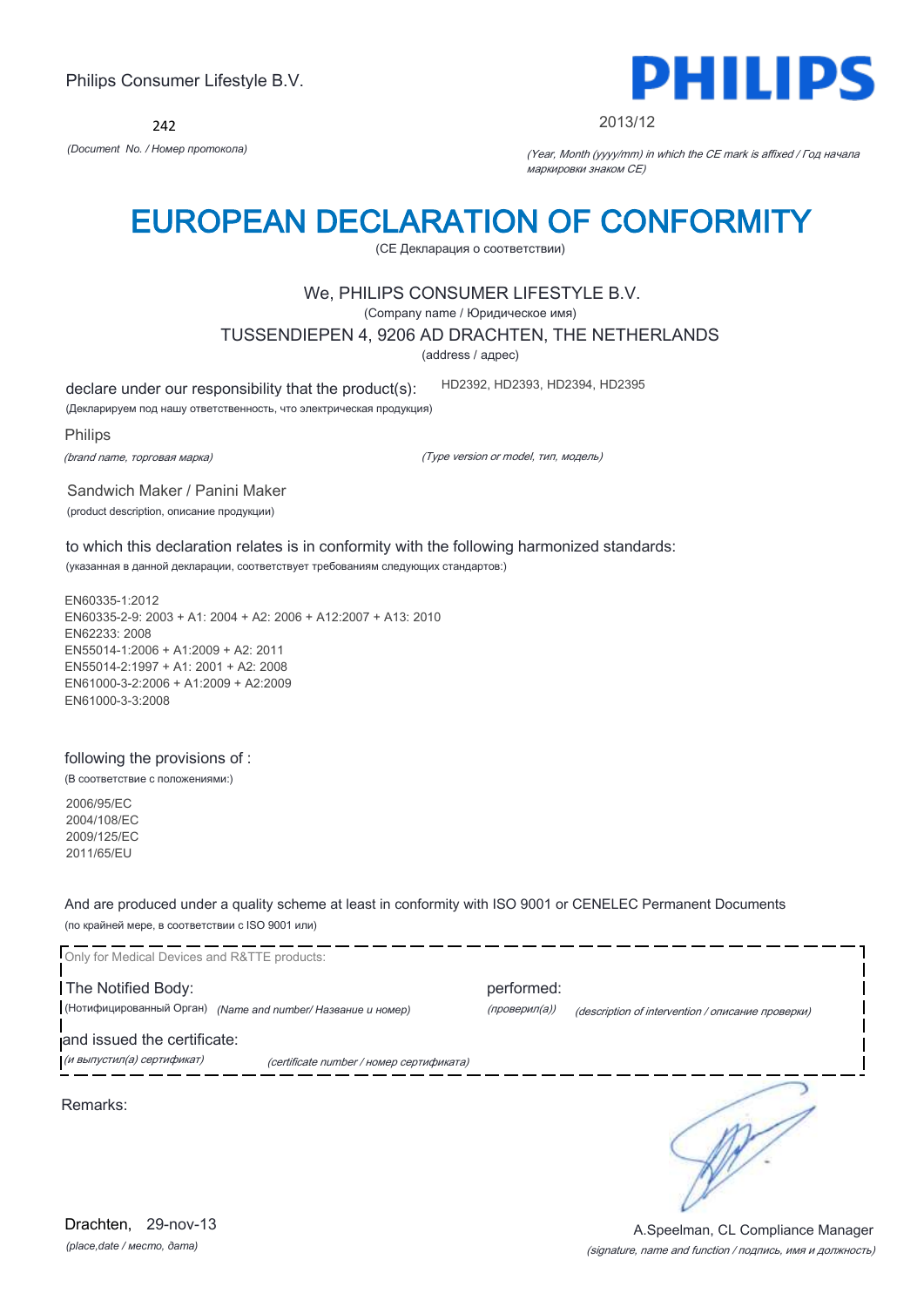242



#### 2013/12

*(Document No. / Správa č.)* (Year, Month (yyyy/mm) in which the CE mark is affixed / Rok v ktorom je opatrený znakom CE)

## EUROPEAN DECLARATION OF CONFORMITY

(Rok v ktorom je opatrený znakom CE)

### We, PHILIPS CONSUMER LIFESTYLE B.V.

(Company name / Meno )

TUSSENDIEPEN 4, 9206 AD DRACHTEN, THE NETHERLANDS

(address / adresa)

declare under our responsibility that the product(s) HD2392, HD2393, HD2394, HD2395

(Prehlasujeme na svoju zodpovednosť, že elektrický výrobok(y))

Philips

(brand name, názov značky)

(Type version or model, Typové označenie alebo model)

Sandwich Maker / Panini Maker (product description, opis prístroja)

to which this declaration relates is in conformity with the following harmonized standards: (Na ktorý sa toto vyhlásenie vzťahuje, je v zhode s nasledujúcimi harmonizovanými normami)

EN60335-1:2012 EN60335-2-9: 2003 + A1: 2004 + A2: 2006 + A12:2007 + A13: 2010 EN62233: 2008 EN55014-1:2006 + A1:2009 + A2: 2011 EN55014-2:1997 + A1: 2001 + A2: 2008 EN61000-3-2:2006 + A1:2009 + A2:2009 EN61000-3-3:2008

#### following the provisions of :

(V nadväznosti na ustanovenia)

2006/95/EC 2004/108/EC 2009/125/EC 2011/65/EU

And are produced under a quality scheme at least in conformity with ISO 9001 or CENELEC Permanent Documents (A sú vyrobené systémom kvality minimálne v súlade s normou ISO 9001 alebo CENELEC dokumentmi)

| Only for Medical Devices and R&TTE products:        |                                         |                         |                                             |
|-----------------------------------------------------|-----------------------------------------|-------------------------|---------------------------------------------|
| The Notified Body:<br>(Notifikovaný orgán)          | (Name and number/ Názov a číslo)        | performed:<br>(vykonal) | (description of intervention / opis zásahu) |
| and issued the certificate:<br>(A vydal osvedčenie) | (certificate number / číslo osvedčenia) |                         |                                             |
| Remarks:                                            |                                         |                         |                                             |
|                                                     |                                         |                         |                                             |
|                                                     |                                         |                         |                                             |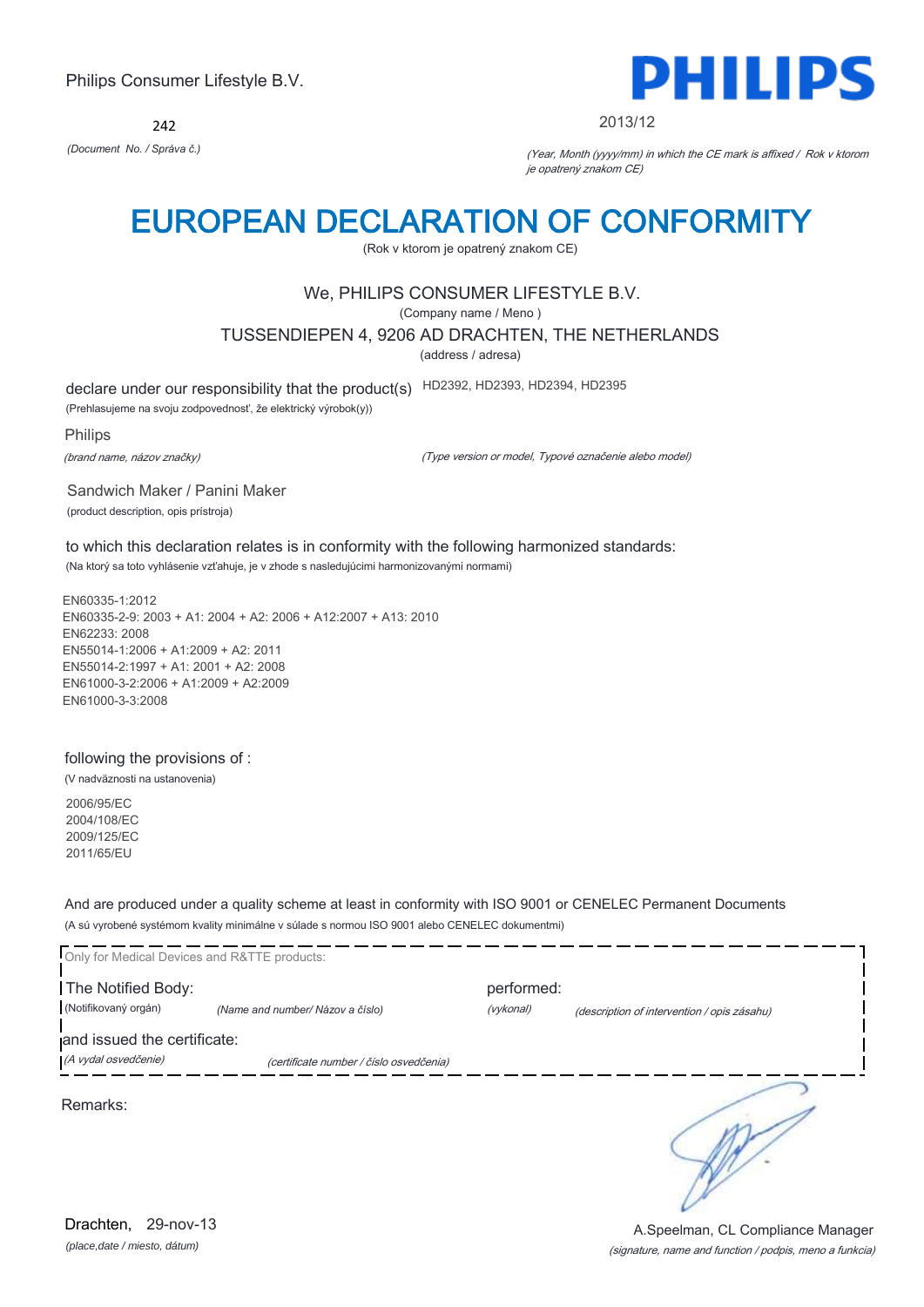242



2013/12

*(Document No. / Številka poročila)* (Year, Month (yyyy/mm) in which the CE mark is affixed / Leto namstitve CE znaka)

## EUROPEAN DECLARATION OF CONFORMITY

(Izjava o skladnosti)

## We, PHILIPS CONSUMER LIFESTYLE B.V.

(Company name / Ime)

TUSSENDIEPEN 4, 9206 AD DRACHTEN, THE NETHERLANDS

(address / Naslov)

declare under our responsibility that the product(s) HD2392, HD2393, HD2394, HD2395

(S polno odgovornostjo izjavljamo)

Philips

(brand name, Ime znamke)

(Type version or model, Tip, verzija ali model)

Sandwich Maker / Panini Maker (product description, Opis proizvoda)

to which this declaration relates is in conformity with the following harmonized standards: (Na katerega se nanaša ta izjava je skladen z naslednjimi harmoniziranimi standardi)

EN60335-1:2012 EN60335-2-9: 2003 + A1: 2004 + A2: 2006 + A12:2007 + A13: 2010 EN62233: 2008 EN55014-1:2006 + A1:2009 + A2: 2011 EN55014-2:1997 + A1: 2001 + A2: 2008 EN61000-3-2:2006 + A1:2009 + A2:2009 EN61000-3-3:2008

following the provisions of :

(V skladu z naslednjimi odločbami)

2006/95/EC 2004/108/EC 2009/125/EC 2011/65/EU

And are produced under a quality scheme at least in conformity with ISO 9001 or CENELEC Permanent Documents (In so proizvedeni v skladu s shemo kakovosti najmanj v skladu z ISO 9001 ali CENELEC stalnimi dokumenti)

|                                          | Only for Medical Devices and R&TTE products: |                          |                                             |
|------------------------------------------|----------------------------------------------|--------------------------|---------------------------------------------|
| The Notified Body:<br>(Priglašeno organ) | (Name and number/ Ime in številka)           | performed:<br>(Izvršeno) | (description of intervention / Opis ukrepa) |
| and issued the certificate:              |                                              |                          |                                             |
| (Izdaja certifikat)                      | (certificate number / Številka certifikata)  |                          |                                             |
| Remarks:                                 |                                              |                          |                                             |

(signature, name and function / Podpis, Ime in funkcija) A.Speelman, CL Compliance Manager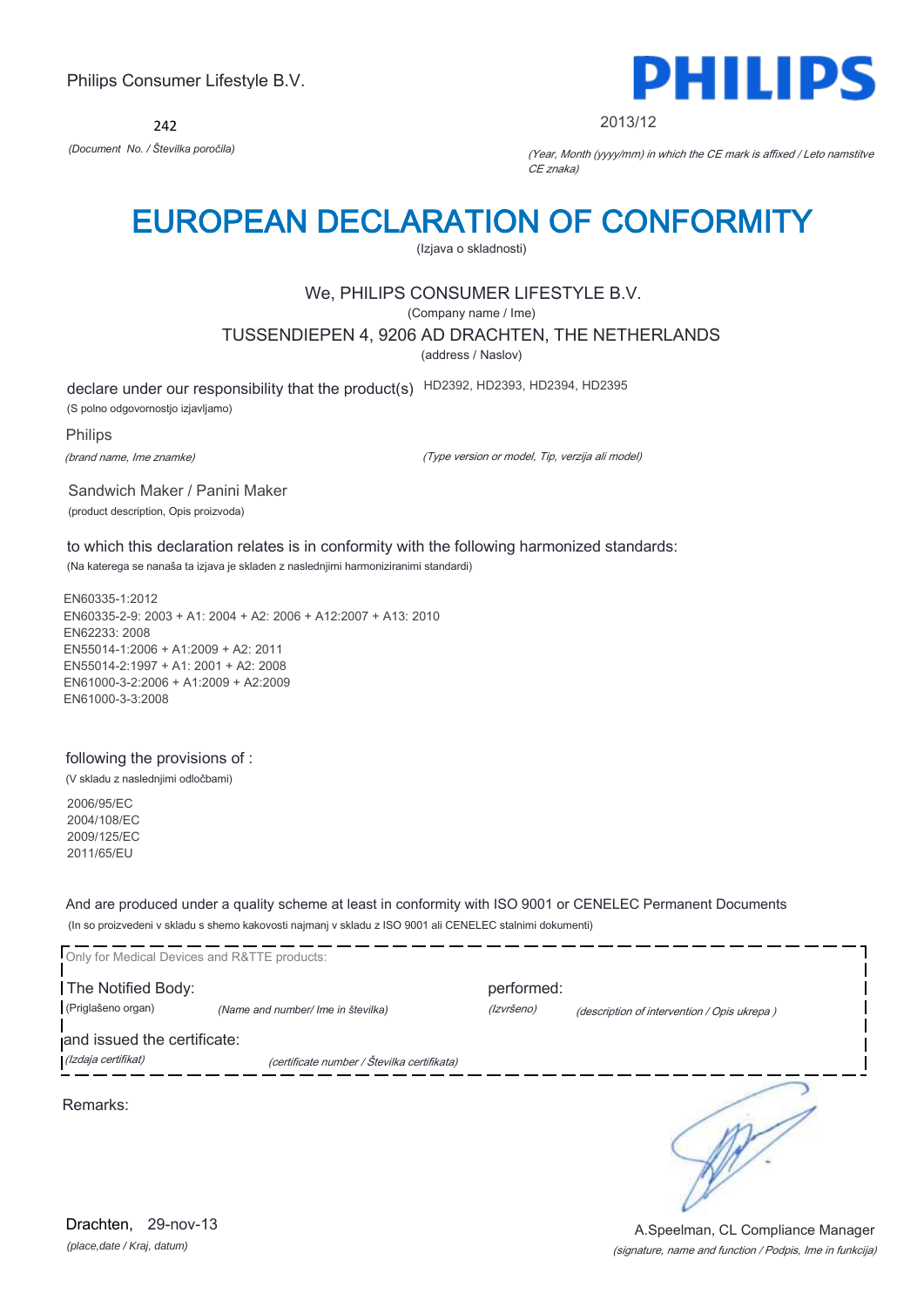242



2013/12

*(Document No. / Döküman Numarası)* (Year, Month (yyyy/mm) in which the CE mark is affixed / CE İbaresinin eklendiği yıl (yyyy/aa))

## EUROPEAN DECLARATION OF CONFORMITY

(EU UYGUNLUK BEYANI)

## We, PHILIPS CONSUMER LIFESTYLE B.V.

(Company name / İmalatçının ismi)

TUSSENDIEPEN 4, 9206 AD DRACHTEN, THE NETHERLANDS

(address / İmalatçının adresi )

declare under our responsibility that the product(s): HD2392, HD2393, HD2394, HD2395

(bizim sorumluluğumuz altında işbu beyanın ilgili bulunduğu aşağıdaki elektrikli ürünün:) Philips

(brand name, İsim )

(Type version or model, Tip veya model)

Sandwich Maker / Panini Maker

(product description, Ürün Açıklamas )

to which this declaration relates is in conformity with the following harmonized standards: (aşağıda belirtilen ilgili standartların gerektirdiği uygunluğa sahip olduğunu beyan ederiz)

EN60335-1:2012 EN60335-2-9: 2003 + A1: 2004 + A2: 2006 + A12:2007 + A13: 2010 EN62233: 2008 EN55014-1:2006 + A1:2009 + A2: 2011 EN55014-2:1997 + A1: 2001 + A2: 2008 EN61000-3-2:2006 + A1:2009 + A2:2009 EN61000-3-3:2008

following the provisions of :

(Yasal hükümler şu şekildedir:)

2006/95/EC 2004/108/EC 2009/125/EC 2011/65/EU

And are produced under a quality scheme at least in conformity with ISO 9001 or CENELEC Permanent Documents (En az ISO 9001 veya CENELEC Daimi Belgelerine uygun kalite şemasına binaen mevcut ürünlerdir)



(signature, name and function / İmza, isim ve görevi) A.Speelman, CL Compliance Manager

*(place,date / Yer ve tarih )* Drachten, 29-nov-13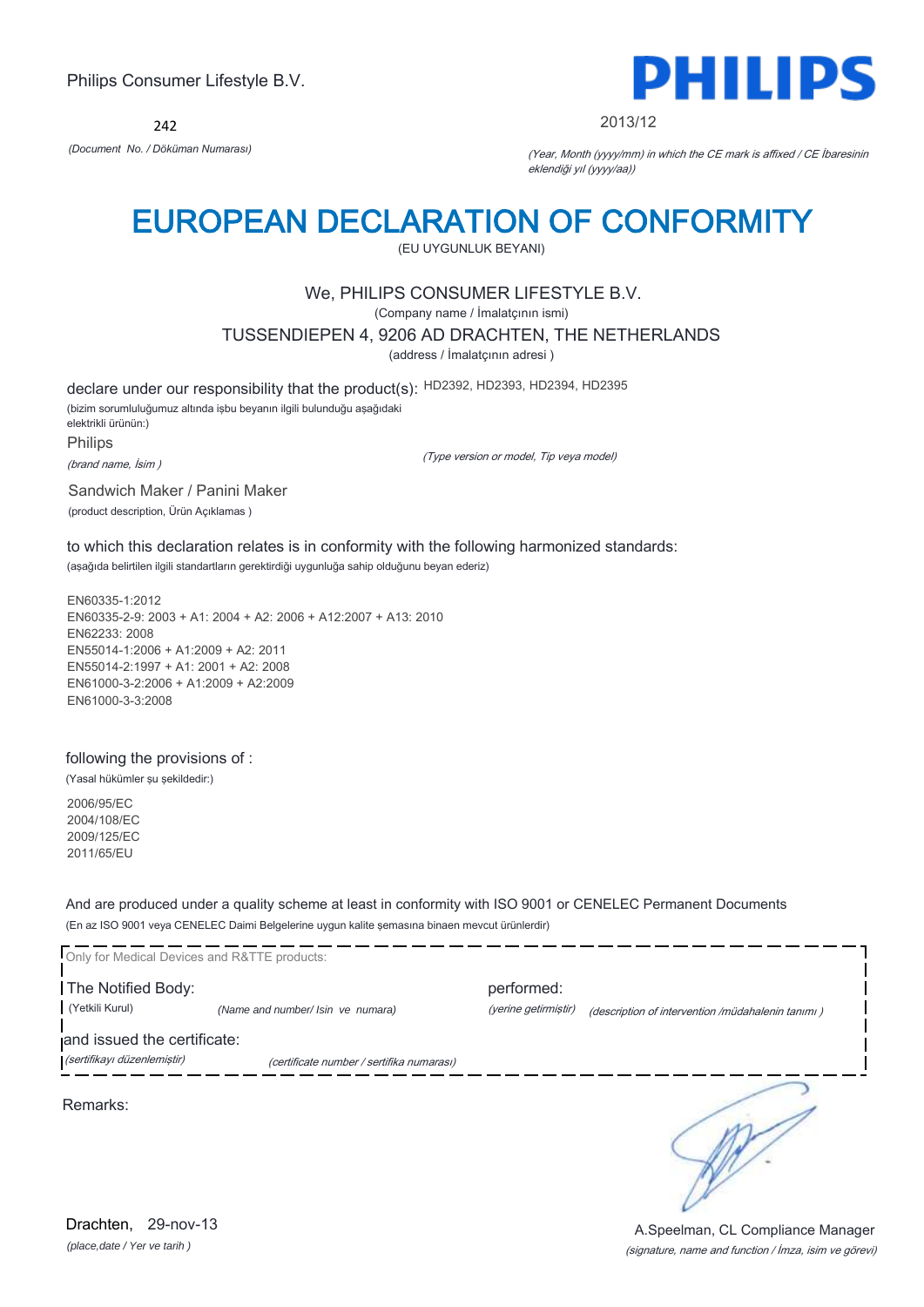242



#### 2013/12

*(Document No. / Broj izvještaja)* (Year, Month (yyyy/mm) in which the CE mark is affixed / Godina ishođenja CE oznake)

## EUROPEAN DECLARATION OF CONFORMITY

(Izjava o sukladnosti)

## We, PHILIPS CONSUMER LIFESTYLE B.V.

(Company name / Ime)

TUSSENDIEPEN 4, 9206 AD DRACHTEN, THE NETHERLANDS

(address / Adresa)

declare under our responsibility that the product(s) HD2392, HD2393, HD2394, HD2395

(Odgovorno izjavljujemo da je elektični uređaj(i))

Philips

(brand name, Naziv robne marke)

(Type version or model, Tipska oznaka ili model)

Sandwich Maker / Panini Maker (product description, opis proizvoda)

to which this declaration relates is in conformity with the following harmonized standards: (Na koje se ova izjava odnosi zadovoljava sljedeće usklađene norme)

EN60335-1:2012 EN60335-2-9: 2003 + A1: 2004 + A2: 2006 + A12:2007 + A13: 2010 EN62233: 2008 EN55014-1:2006 + A1:2009 + A2: 2011 EN55014-2:1997 + A1: 2001 + A2: 2008 EN61000-3-2:2006 + A1:2009 + A2:2009 EN61000-3-3:2008

#### following the provisions of :

(Slijedom odredbi:)

2006/95/EC 2004/108/EC 2009/125/EC 2011/65/EU

And are produced under a quality scheme at least in conformity with ISO 9001 or CENELEC Permanent Documents (najmanje u skladu sa normom ISO 9001 ili)



*(place,date / Mjesto ,datum)* Drachten, 29-nov-13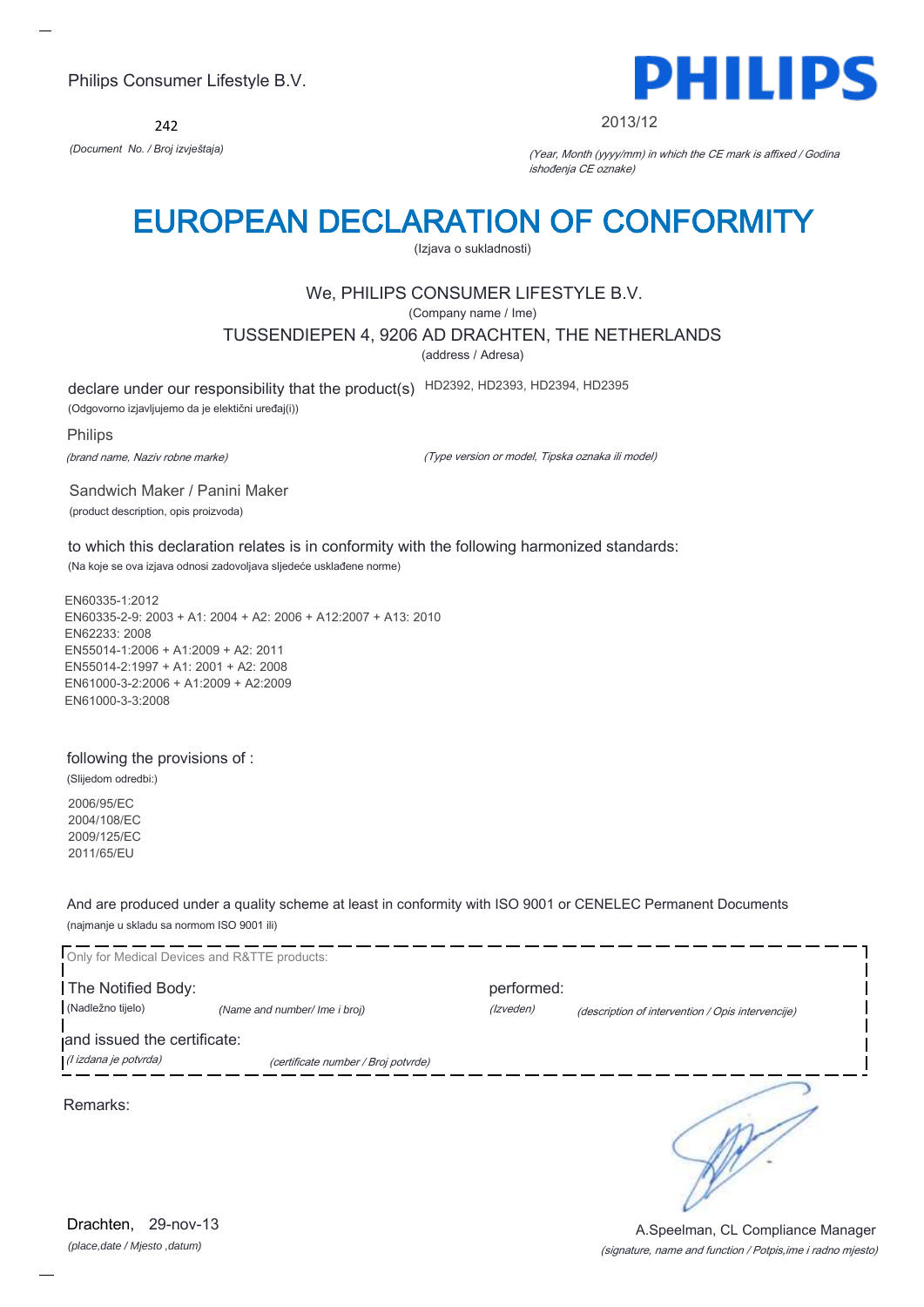242



#### 2013/12

*(Document No. / Αρ. έκθεσης)* (Year, Month (yyyy/mm) in which the CE mark is affixed / Έτος επικόλλησης του σήματος συμμόρφωσης CE)

## EUROPEAN DECLARATION OF CONFORMITY

(ΔΗΛΩΣΗ ΣΥΜΜΟΡΦΩΣΗΣ CE)

### We, PHILIPS CONSUMER LIFESTYLE B.V.

(Company name / Επωνυμία)

TUSSENDIEPEN 4, 9206 AD DRACHTEN, THE NETHERLANDS

(address / Διεύθυνση)

declare under our responsibility that the product(s) HD2392, HD2393, HD2394, HD2395

(Δηλώνουμε υπεύθυνα ότι το ηλεκτρολογικό προϊόν/ προϊόντα)

Philips

(brand name, ονομασία μάρκας)

(Type version or model, Τύπος έκδοσης ή μοντέλο)

Sandwich Maker / Panini Maker (product description, περιγραφή προϊόντος)

to which this declaration relates is in conformity with the following harmonized standards: (στο οποίο/ στα οποία αφορά η παρούσα δήλωση συμμορφούται/ συμμορφούνται με τα εξής εναρμονισμένα πρότυπα)

EN60335-1:2012 EN60335-2-9: 2003 + A1: 2004 + A2: 2006 + A12:2007 + A13: 2010 EN62233: 2008 EN55014-1:2006 + A1:2009 + A2: 2011 EN55014-2:1997 + A1: 2001 + A2: 2008 EN61000-3-2:2006 + A1:2009 + A2:2009 EN61000-3-3:2008

#### following the provisions of :

(Σύμφωνα με τις διατάξεις των οδηγιών)

2006/95/EC 2004/108/EC 2009/125/EC 2011/65/EU

And are produced under a quality scheme at least in conformity with ISO 9001 or CENELEC Permanent Documents

(Και παράγεται/ παράγονται σύμφωνα με ένα ποιοτικό πρόγραμμα που συμμορφούται, κατ'ελάχιστον, με το πρότυπο ISO 9001 ή με τα Μόνιμα Έγγραφα Τεκμηρίωσης της CENELEC)

| performed:                                    |                                                      |
|-----------------------------------------------|------------------------------------------------------|
| (διεξήγαγε)                                   | (description of intervention / περιγραφή παρέμβασης) |
| (certificate number / αριθμός πιστοποιητικού) |                                                      |
|                                               |                                                      |
|                                               |                                                      |